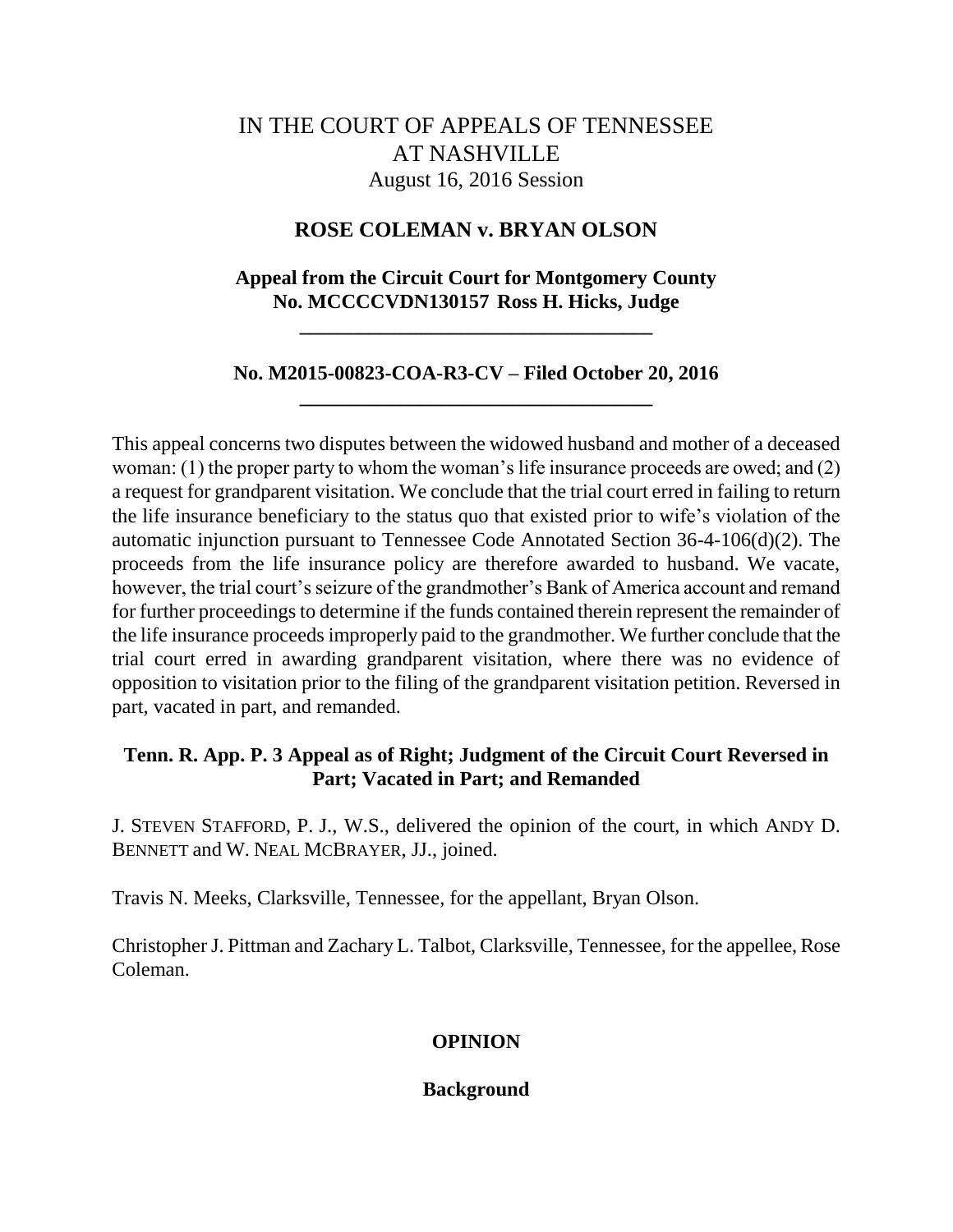Defendant/Appellant Bryan Olson ("Father") and Jessica Olson ("Mother") were married in 2007. The couple's son ("the child") was born in 2008. In the summer of 2012, Father and Mother began having marital difficulties because Mother believed that Father was having an affair. At the time, Mother was pregnant with the couples' second child. The acrimony reached a breaking point on June 30, 2012, when Father and Mother's dispute resulted in Mother physically pushing Father. Although Mother initially called the police, she was arrested for pushing Father. Upon her release from jail, Mother moved from the marital home into the home of her friend, Jessica Mims. In addition, Mother spoke with a co-worker at the bank where she worked about removing Father from "everything" that had Father's name on it. At some point, Mother also spoke with her mother, Rose Coleman ("Grandmother") about removing Father from her financial accounts.

Mother filed a complaint for divorce against Father on July 5, 2012, in Montgomery County Chancery Court. Mother alleged grounds of inappropriate marital conduct, adultery, and irreconcilable differences. Upon the filing of the divorce complaint, an automatic injunction pursuant to Tennessee Code Annotated Section 36-4-106(d) issued preventing Mother and Father from, *inter alia*, changing the beneficiary on their life insurance policies.

Unfortunately, Mother began experiencing significant physical symptoms, including severe vomiting, around July 9, 2012. Mother sought treatment at her local emergency room, but was released shortly thereafter. In a text message between Mother and Grandmother on that day, Grandmother brought up the fact that Mother may have life insurance policies naming Father as beneficiary and suggested that Mother change the beneficiary to the child with Grandmother "as admin." Mother's symptoms progressed to the point to where she again sought medical attention at her local emergency room on July 10, 2012. That evening, Mother was transported to Vanderbilt University Medical Center ("Vanderbilt"), where she was diagnosed with Stevens-Johnson syndrome, "a serious, sometimes fatal inflammatory disease . . . characterized by the acute onset of fever, bullae of the skin, and ulcers on the mucous membranes of the lips, eyes, mouth, nasal passage and genitalia." Mosby's *Dictionary of Medicine, Nursing, & Health Professions* 1691 (9th ed. 2013). Mother was thereafter admitted to Vanderbilt and Grandmother traveled from her home out-of-state to be with Mother.

On July 12, 2012, while Mother was hospitalized, Grandmother created a hand-written document naming herself as the primary beneficiary of Mother's life insurance policy, with the child named as a contingent beneficiary. Mother allegedly signed the document, Mother's friend notarized the document, and it was submitted to the insurance company. By July 14, 2012, however, Mother was apparently no longer able to write or make medical decisions, as Grandmother began signing documents on her behalf. Mother's symptoms progressed rapidly and she passed away on July 19, 2012. After Mother's death, the proceeds from Mother's life insurance policy were paid to Grandmother in accordance with the July 12, 2012 handwritten change of beneficiary.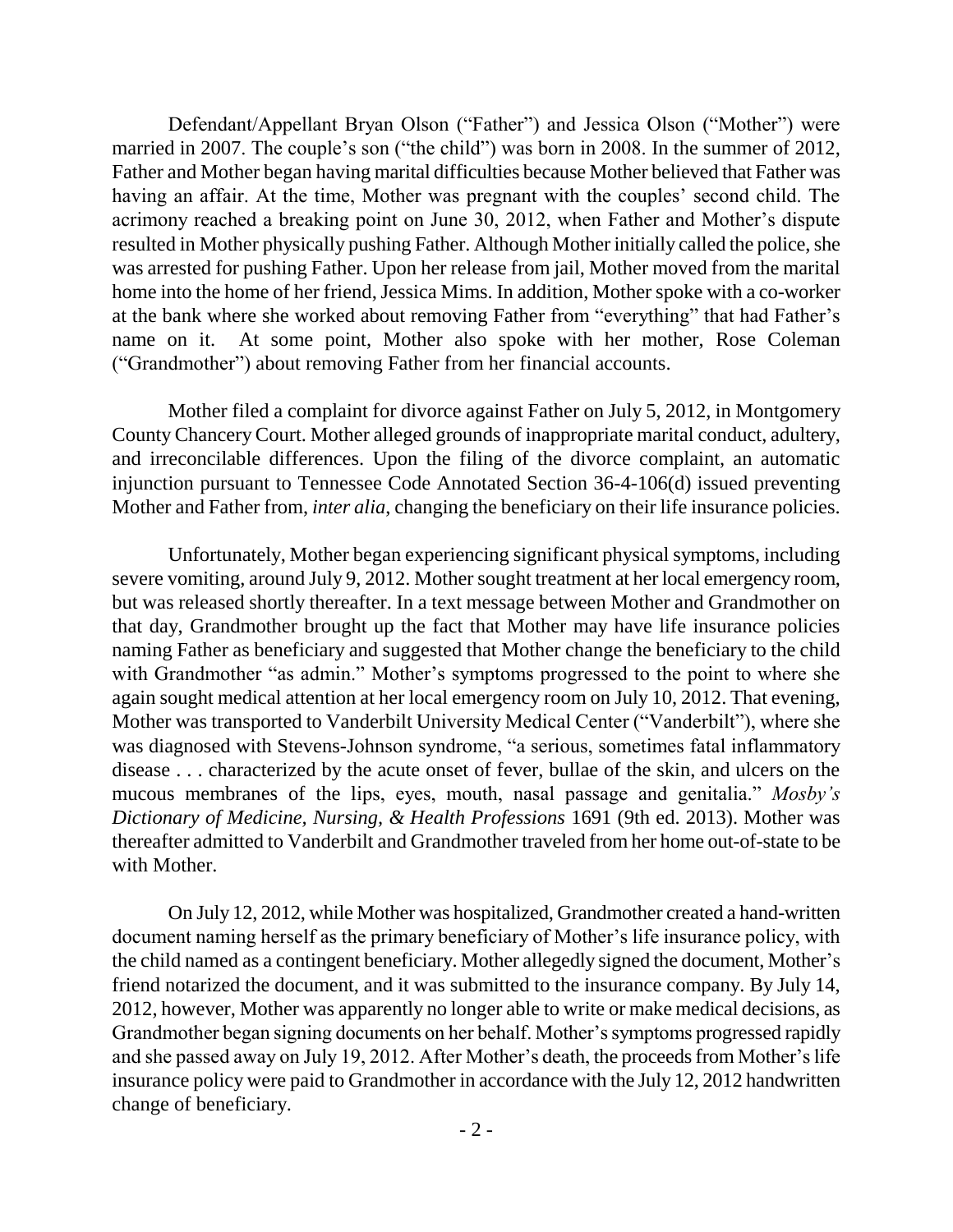During the approximately eight days that Mother was in the hospital, the child resided with Mother's friend. Although Father came to the hospital, neither Mother nor Grandmother would see him, and they apparently refused to provide Father with any information regarding the child's whereabouts. Only after Mother passed away was Father able to obtain the child. By all accounts, no one informed the child of the severity of Mother's condition until Father was required to inform the child of Mother's death when he picked him up from the friend's house.

After Mother's death, Grandmother filed a dependency and neglect petition in the Montgomery County Juvenile Court ("juvenile court") regarding the child. On August 27, 2012, the juvenile court entered an agreed order setting a final hearing on Grandmother's petition on November 5, 2012, and granting Grandmother visitation with the child in Grandmother's home state of Massachusetts for a period of nearly one month uninterrupted, from September 21, 2012 to October 19, 2012. The juvenile court thereafter continued the matter several times without allowing the parties an opportunity to present any evidence. During this time, it appears that Grandmother was allowed month-long visitation with the child every other month. On January 24, 2013, Father filed a petition for a writ of certiorari in the Montgomery County Circuit Court ("trial court") asserting that the juvenile court had no authority to hear a grandparent visitation matter or order visitation without a finding of substantial harm. On February 13, 2013, Grandmother non-suited her juvenile court proceeding. Father's petition for a writ of certiorari was eventually denied.<sup>1</sup>

In the meantime, on February 12, 2013, Grandmother filed a petition for grandparent visitation pursuant to Tennessee Code Annotated Section 36-6-306. In her petition, Grandmother alleged that due to the juvenile court order allowing month-long visits with the child, substantial harm would result if Grandmother was not allowed to continue significant visitation with the child. Nothing in Grandmother's petition, however, suggested that Father opposed visitation.

On March 1, 2013, Father filed an answer to Grandmother's grandparent visitation petition. Therein, Father denied that he had ever opposed Grandmother's visitation requests. Father therefore argued that court-ordered grandparent visitation was not appropriate under the statute. On March 12, 2013, Father amended his answer to allege a counter-petition against Grandmother. In his counter-petition, Father asserted that he was entitled to the proceeds of Mother's life insurance policy because the change in beneficiary letter was

<sup>&</sup>lt;sup>1</sup> The order that denies Father's petition is drafted as an order granting the petition. Rather than signing the order, however, it appears that the trial court merely hand-wrote "Denied" at the bottom of the order with his signature. The order denying Father's petition for a writ of certiorari, however, did not comply with Rule 58 of the Tennessee Rules of Civil Procedure and therefore was not final. The trial court entered an order on September 30, 2016, nunc pro tunc to January 25, 2013, denying the petition that fully complied with Rule 58.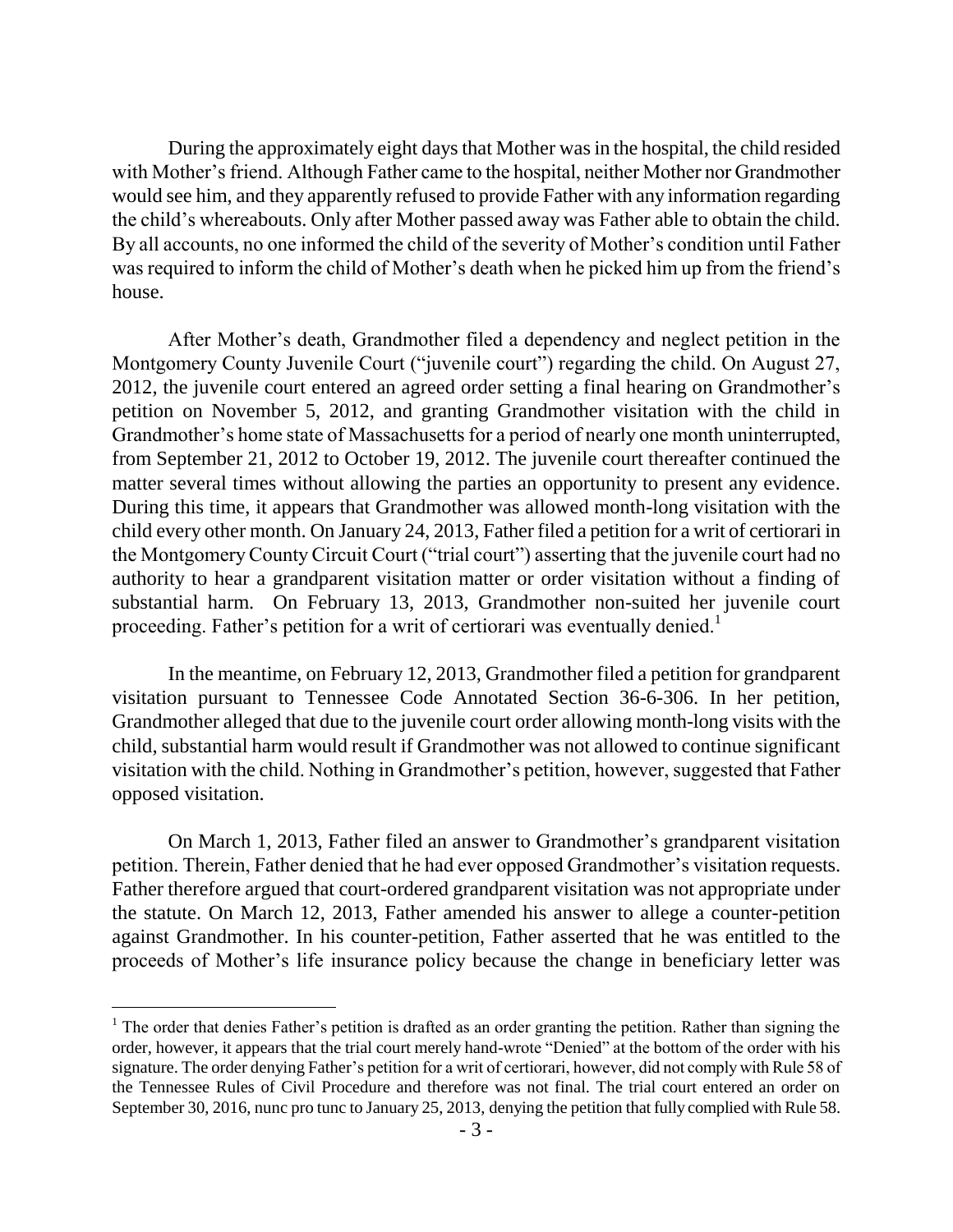forged. Additionally, Father asserted that any change was the result of Grandmother's control over Mother prior to her death. Father therefore asked the trial court to require Grandmother to pay into court the \$400,000.00 proceeds from Mother's life insurance policy.

The parties engaged in several discovery disputes.<sup>2</sup> The parties filed pre-trial briefs on November 12, 2014. In his pre-trial brief, Father noted that as a result of the filing of the divorce petition, the parties were enjoined from changing the beneficiaries on their life insurance policies. The trial court eventually held a hearing on November 14 and December 5, 2014.

Jenny Mims, Mother's friend, testified that Mother requested her assistance in changing the beneficiary of her life insurance policy. According to Ms. Mims, Grandmother drafted the document, but Mother signed. Having witnessed Mother signing the document, Ms. Mims then notarized the document and assisted in it being forwarded to the insurance company. Ms. Mims testified that Mother was coherent and lucid at the time. Although Mother's eyes later became swollen and her hands blistered so as to prevent her from signing documents, Ms. Mims explained that those symptoms had not progressed to prevent Mother from signing the document on July 12, 2012. Further, Ms. Mims testified that it did not appear that Grandmother was placing any pressure on Mother to cause her to change the beneficiary on the policy. Ms. Mims agreed that Mother's intent in changing the beneficiary of her insurance policy was to name her child as the beneficiary; however, Ms. Mims explained that Mother was concerned that Father would receive the funds, rather than the child, due to the child's minority. Accordingly, Mother "wanted [Grandmother] to get the funds so that they would be used for [the child]." Ms. Mims testified that Mother's primary concern was keeping the money out of Father's hands.

Another of Mother's friends, Jessica Stevenson, also witnessed Mother sign the change in beneficiary form. Ms. Stevenson likewise testified that Mother signed the form, at which time she was lucid and able to communicate by writing notes. Ms. Stevenson also testified that there was nothing to give the impression that the change in beneficiary was the result of pressure by Grandmother.

Grandmother likewise testified that she did not influence Mother to change the beneficiary on her life insurance policy. According to Grandmother, Mother was the person to initially raise the subject of changing her beneficiary after the altercation on June 30, 2012. Grandmother testified that on July 12, 2012, when Mother signed the letter, Mother was able

 $2<sup>2</sup>$  The record on appeal contains several documents pertaining to these disputes. Because neither party raises discovery issues on appeal, these documents were properly excluded from the record. *See* Tenn. R. App. P. 24 ("The following papers filed in the trial court are excluded from the record: . . . (2) all papers relating to discovery, including depositions, interrogatories and answers thereto, reports of physical or mental examinations, requests to admit, and all notices, motions or orders relating thereto[.]").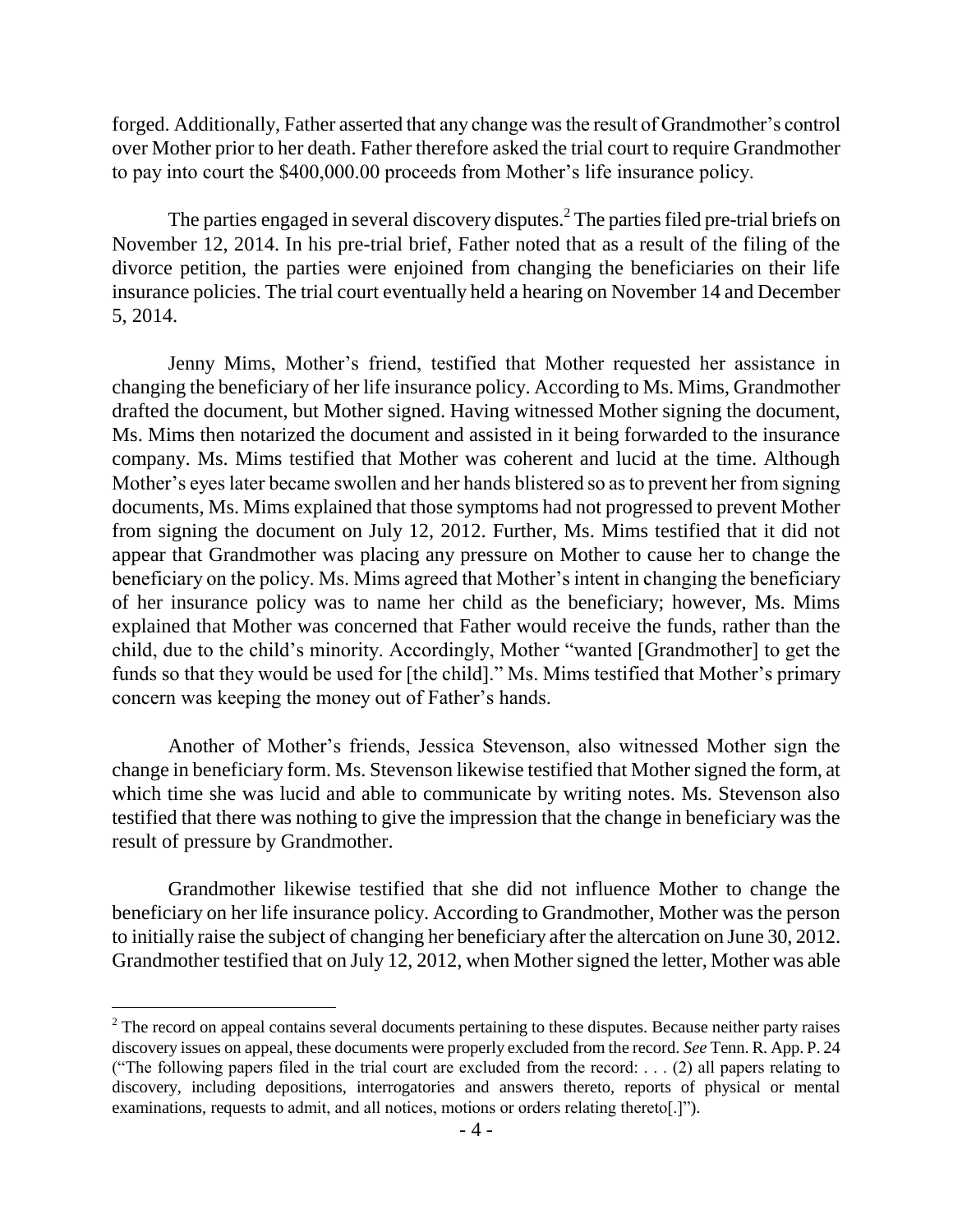to make her own decision and able to sign her name, despite the fact that she was physically restrained at time. Grandmother explained that Mother's intention in naming her as beneficiary was to ensure that the funds were used for the child's benefit.

Grandmother testified that once she received the life insurance proceeds, she used the proceeds to pay for funeral expenses for Mother, for attorney's fees associated with this litigation, for a \$50,000.00 college fund for the child, and for other expenses such as travel that she attributed to being on behalf of the child.

Grandmother also testified about her close bond with the child. According to Grandmother, during Mother's life, she would visit with the child several times a year in both Tennessee and Massachusetts. After Mother's death, the substantial visitation that was ordered by the juvenile court only added to the bond between the child and Grandmother. Grandmother noted that while Father had not forbidden any visitation, Father carried considerable animosity toward Grandmother. Grandmother admitted that some of this animosity likely stemmed from her prior attorney's improper actions in the juvenile court proceedings. According to Grandmother, however, Grandmother and Father had never been on the best terms.

Grandmother testified that after the juvenile court proceeding was non-suited and she filed the instant grandparent visitation petition, it was difficult to obtain visitation with the child. Grandmother cited one incident wherein Father refused to allow visitation because of allegations that Grandmother "bad-mouthed" Father. Grandmother also noted that Father had for a period of time, indicated that visitation could only take place in Tennessee, rather than in Massachusetts, as had been previously allowed. Grandmother admitted that Father's reaction was the result of her refusing to inform Father that she intended to take the child to "Disney." Indeed, Grandmother indicated that she planned to keep these plans from Father until she "had [the child] in [her] hands." Grandmother testified that she had requested visitation around the November 14, 2014 trial date, but had been granted only two hours.

Finally, Grandmother asserted that she had been completely denied visitation with the child during fall break in 2014. Grandmother introduced a letter written to her from Father's counsel surrounding her request for fall break visitation. According to the letter:

I spoke with my client and he doesn't have an objection to your client exercising the fall break with the child, but he is requesting that the visitation take place in Clarksville, Tennessee. My client is now in opposition to the visitation since he caught your client lying to him last time she had visitation in Massachusetts and he wants the [trial court] to make a determination as to whether or not visitation is in the best interest of the child given the fact that she is willing to lie to him about the whereabouts of the child. My clients are coming into town around the trial date to testify at trial. My client is willing to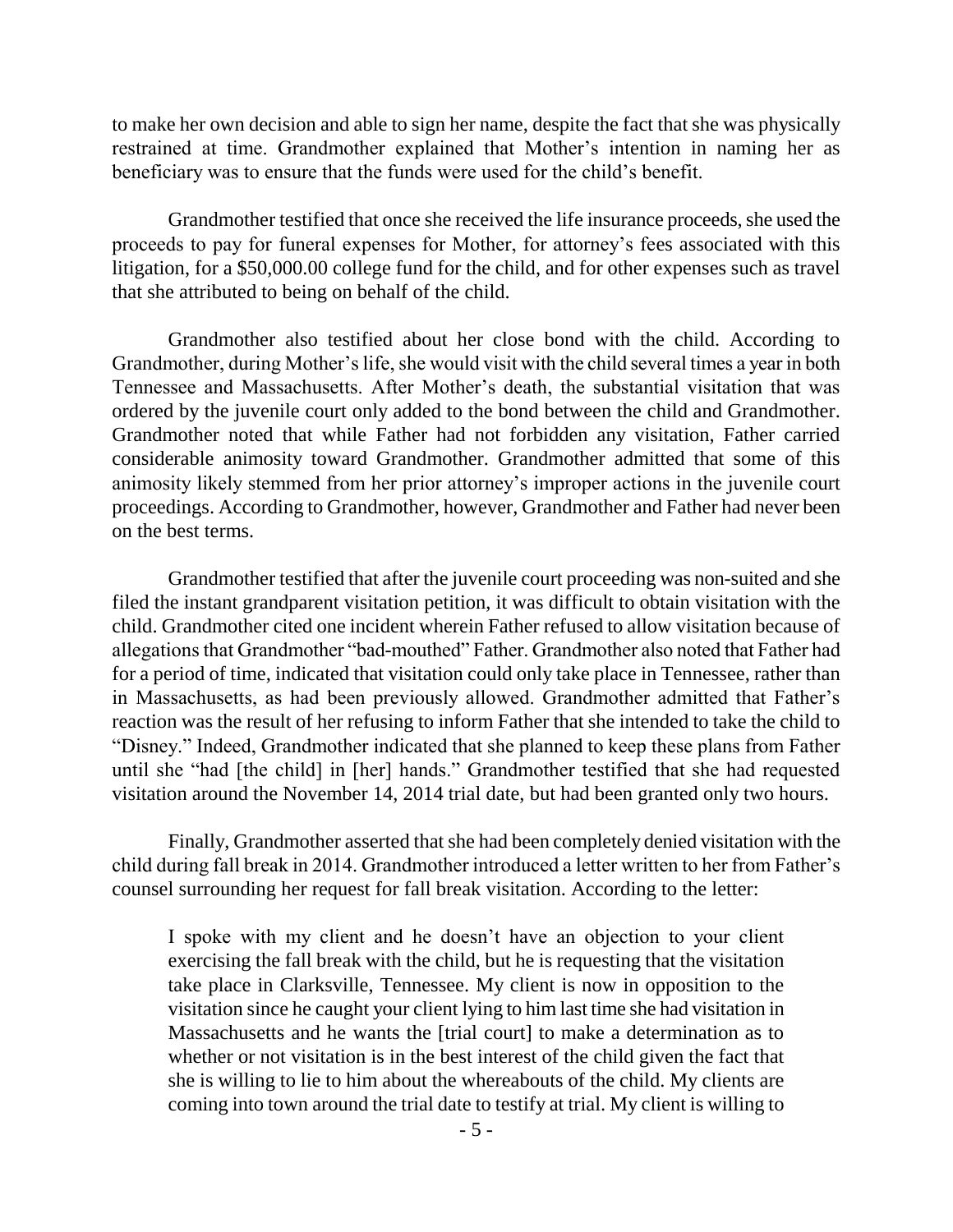make concessions to make sure that your client does spend quality time with the child while she is here in town. However, nobody has made solid plans around the trial date. We would like to play it fast and loose and any visitation would take place in Clarksville.

Grandmother asserted that as a result of Father's intention to play "fast and loose" she was unable to book a flight to Tennessee and was therefore denied visitation with the child at that time.

Father admitted that he and Mother had engaged in an altercation that resulted in Mother's arrest on June 30, 2012. Despite this altercation, Father testified that he was not afraid of Mother. Still, Father admitted that he attempted to obtain an order of protection against Mother. Father also admitted that he texted Mother's friends and family, including Grandmother, a picture of Mother's mug shot. Father agreed that the demise of the marriage was a result of Mother's belief that he had been having an affair. Father denied the affair, but did admit to posting a picture with his now-girlfriend onto social media on the day prior to Mother's memorial service in Massachusetts, captioned that the two could not make their relationship "Facebook official." Father admitted that his now-girlfriend drove to Massachusetts with him for the memorial service and that they now live together.

Father testified that once he learned of Mother's illness, he attempted to visit her in the hospital but was turned away by hospital staff. Father believed that hospital staff had done so upon Grandmother's direction. Father also attempted to call Mother at the hospital, but Mother would not respond. Father testified that he was only informed that Mother's condition was life-threatening after she passed away. Father admitted, however, that he and Mother at the time had been engaged in a very acrimonious divorce, and that he had told Mother that her pregnancy was a "mistake." Further, Father admitted that when Mother initially informed him that she was going to the hospital, his only response was "Good luck" with that."

Father next testified that when he asked Grandmother about the child's whereabouts, she refused to respond. Father admitted, however, that it was Mother's decision to prevent him from seeing the child, as he did not have information regarding the child's whereabouts even prior to Mother's hospitalization. Father only learned of the child's whereabouts from a third-party after Mother's death, when Father was finally able to retrieve the child.

Father stated that he had always been willing to facilitate visitation with Grandmother. Father testified that Grandmother had never liked Father, but that he did not particularly have an issue with Grandmother. Indeed, Father asserted that it was Grandmother that had initiated court proceedings to settle the visitation issue, not Father. Father testified, for example, that he attempted to coordinate visitation in the summer of 2014 with Grandmother, but that she insisted all communication take place through her counsel. The parties were able, however,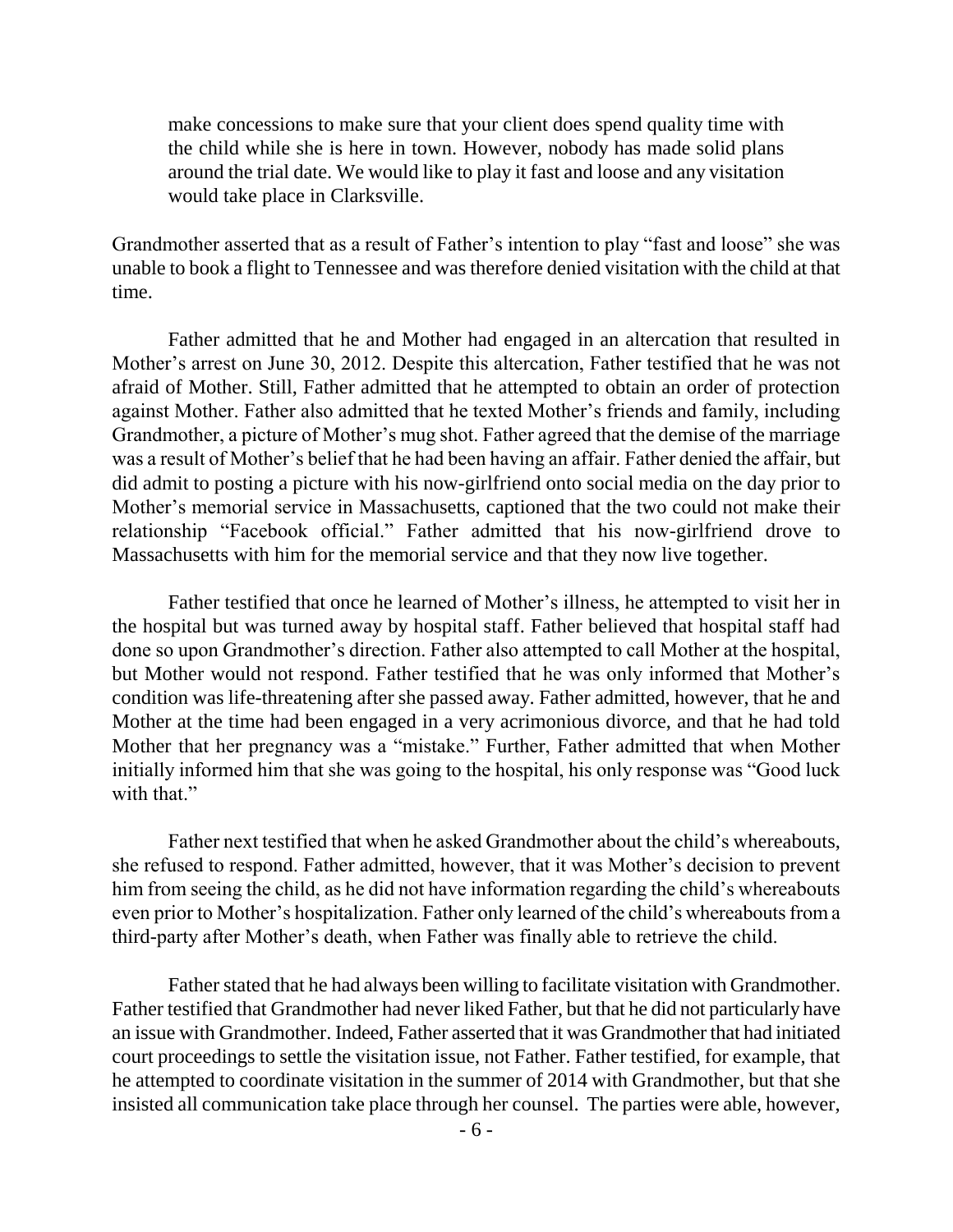to coordinate Christmas vacation visitation in 2014 without the benefit of their counsel. Father admitted, however, that he lost some trust in Grandmother over her efforts to take the child to Disney World without his permission. According to Father, he had agreed to allow Grandmother visitation with the child in July 2013. Father, requested, however, that Grandmother provide him an itinerary. Grandmother refused and only provided Father with the child's flight number the day before she was set to pick up the child. When Father learned that the flight would involve a trip to Orlando, Florida, he objected to Grandmother taking the child to Disney World. Grandmother thereafter agreed to cancel the Disney World Trip. Father also could not recall sending text messages to a friend indicating that he wanted to move away and not tell Grandmother where they were going. Father also denied sending text messages indicating that Grandmother was "crazy" and that he did not want her around his child. A document purporting to show those text messages was introduced as an exhibit. Father also admitted that Grandmother was not able to exercise visitation during or around fall break, despite the fact that the child was in Massachusetts for a few days around that time. Father testified that the denial of visitation on fall break in 2014 was the result of Grandmother refusing to provide a date upon which she would be in Tennessee, rather than his refusal to provide her with a date to come to Tennessee. Father also denied that he had ever refused Grandmother visitation due to allegations that she was bad-mouthing him to the child.

According to Father, as result of Mother's death, he was saddled with considerable debts that had been accumulated jointly by the couple during their marriage. For example, Father testified that the couple owed roughly \$230,000.00 in debt on their home, their cars, and a consolidation loan, all of which Father was required to shoulder after Mother's death. Father admitted, however, that he did receive a \$15,000.00 retirement account of Mother's as a result of her death. Father also asserted that based on his familiarity with Mother's signature, he did not believe that Mother had signed the change in beneficiary letter. Father testified that despite his belief that Grandmother had forged Mother's signature on the change in beneficiary letter, he was willing to facilitate visitation with Grandmother.

The parties submitted competing expert handwriting analysis regarding Mother's purported signature on the change in beneficiary letter. At the close of the proof, the trial court directed the parties to submit proposed findings of fact and conclusions of law. In his proposed findings of fact and conclusions of law, Father noted that the automatic injunction entered in the divorce proceeding prevented Mother from changing the beneficiary of her life insurance policy. On February 12, 2015, the trial court entered a written memorandum opinion and order containing detailed findings of fact and conclusions of law. First, the trial court found that the signature on the change in beneficiary letter belonged to Mother, rather than being forged by Grandmother. According to the trial court, Mother intended to change the beneficiary "from her husband in order to [e]nsure that the insurance proceeds benefitted her child." The trial court further found, however, that "whether intentional or not, the change of beneficiary form prepared by [Grandmother] did not accomplish what [Mother]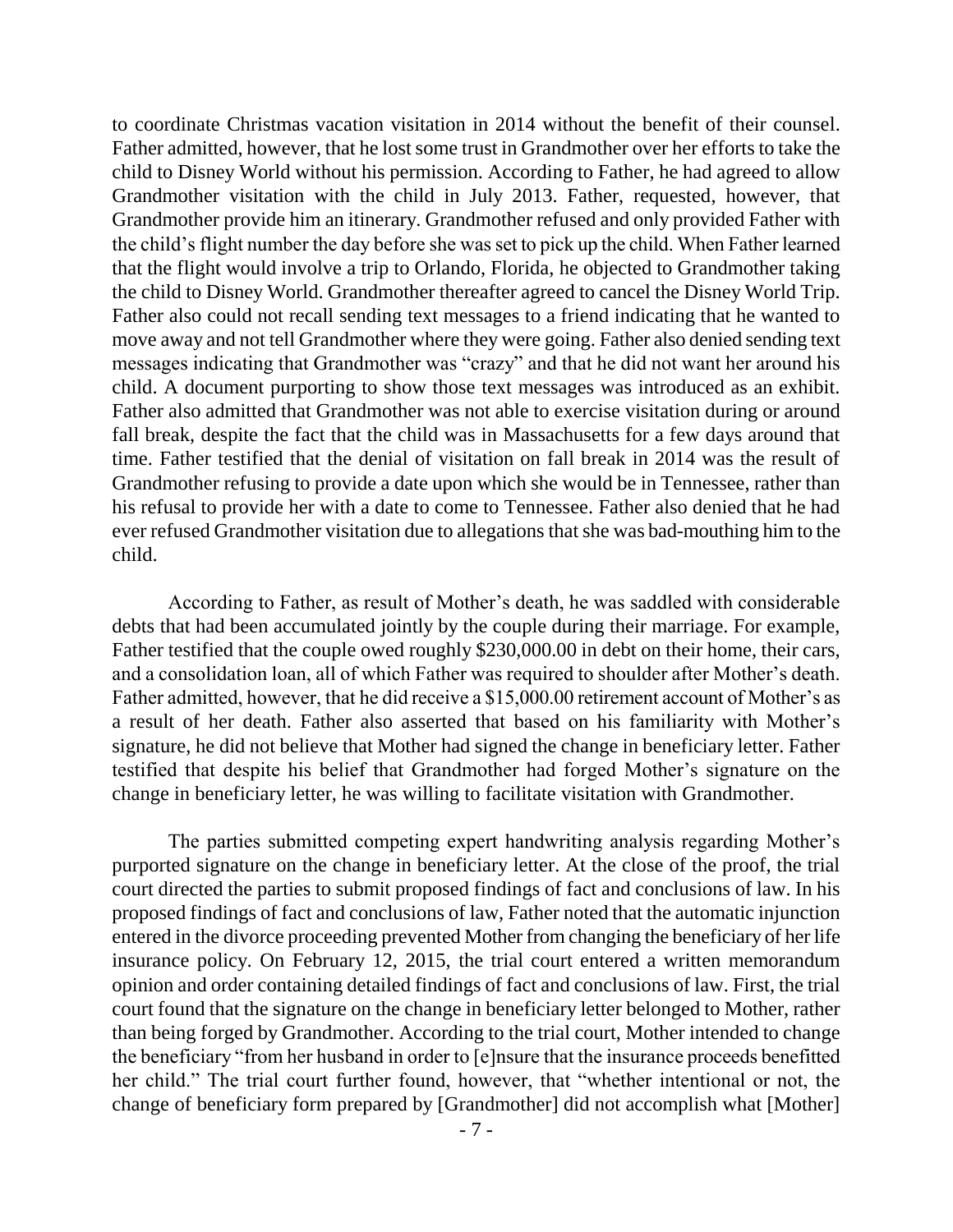intended. Instead of designating [the child] as the beneficiary, it named [Grandmother] as beneficiary." The trial court further found that, although Mother was suffering from a debilitating condition, she understood that she was removing Father's name from her life insurance policy and changing the beneficiary to another person. Rather than accomplishing Mother's true purpose, however, the trial court found that Grandmother "was inadvertently made beneficiary contrary to [Mother's] exact wishes." The trial court therefore found that there was undue influence in that the change in beneficiary letter did not align with Mother's intent. The trial court found, however, that there was no undue influence with respect to Mother's desire to change her beneficiary from Father. The trial court further found that an injunction was in place preventing Mother from changing the beneficiary of her life insurance policy and that Mother unintentionally violated the injunction. Regardless, the trial court concluded that the appropriate remedy was to ensure that the insurance proceeds were utilized for Mother's intended purpose, which was for the use and benefit of the child. As such, the trial court cited its equity power to hold that the insurance proceeds should be deposited with the court for the use and benefit of the child. The trial court further found that while some expenses that had been paid from the proceeds were appropriate, some, including Grandmother's attorney's fees, were not. The trial court ruled that a further hearing would be necessary for Grandmother to account for her use of the proceeds. The trial court also ordered Grandmother to pay all remaining funds into the court.

The trial court also awarded Grandmother visitation with the child, finding that there was a rebuttable presumption of substantial harm due to the death of Mother. With regard to the cessation of the grandparent relationship, the trial court found that although Father had not strictly opposed visitation, the acrimonious relationship with the parties would likely lead to dispute on this issue in the future. The trial court therefore ordered that Grandmother was entitled to a week of visitation after Christmas, two weeks in the summer, and two three-day weekends throughout the year.

On March 3, 2015, Grandmother filed a motion to alter or amend on the issue of undue influence. On March 4, 2015, and April 7, 2015, Grandmother paid the sums of \$215,593.47 and \$7,500.00 into the Clerk of the Court. These amounts represented the remainder of the insurance proceeds that had not yet been spent. The trial court held an additional hearing and issued a supplemental ruling on April 22, 2015. First, the trial court found that Grandmother had received \$393,000.00 in life insurance proceeds. The trial court ruled that Grandmother was required to pay into the Court \$56,336.04 as reimbursement for expenses that were not for the benefit of the child. The trial court further ruled that while the expense for a college fund for the child was appropriate, Grandmother was not to have any indicia of ownership or control over the account. The trial court ordered that Grandmother was required to repay \$30,544.00 of the over \$71,000.00 of the proceeds that Grandmother had used for attorney's fees. The trial court also awarded Father \$15,000.00 in attorney's fees and also awarded the guardian ad litem's attorney's fees from the insurance proceeds. As such, judgment was entered against Grandmother in the amount of \$86,880.00. The trial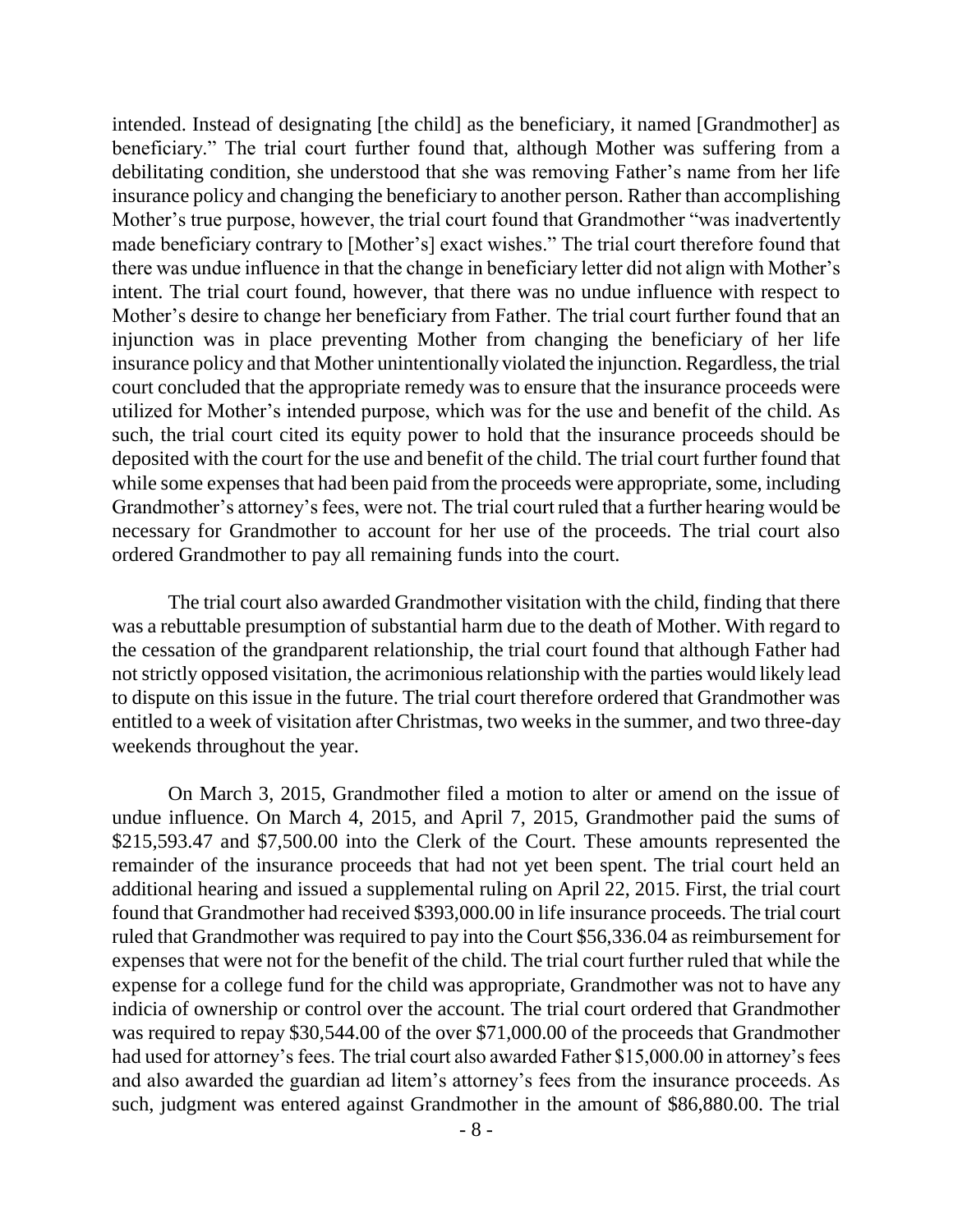court finally noted that it had previously frozen Grandmother's Bank of America account in the amount of \$50,000.00 and therefore ordered Grandmother to "immediately pay into [c]ourt any remaining balance in the Bank of America account." Grandmother filed a second motion to alter or amend and to stay the judgment pending appeal. The trial court denied the pending motions on May 27, 2015.

#### **Issues Presented**

As we perceive it, there are two issues in this case:

- 1. Whether the trial court erred in its decision to award the life insurance proceeds to Grandmother in trust for the child?
- 2. Whether the trial court erred in granting Grandmother grandparent visitation pursuant to Tennessee Code Annotated Section 36-6-306?

#### **Standard of Review**

Because this case was heard by the trial court, sitting without a jury, we review the trial court's findings of fact *de novo* with a presumption of correctness, unless the evidence preponderates otherwise. Tenn. R. App. P. 13(d). No presumption of correctness, however, attaches to the trial court's conclusions of law, and our review is *de novo*. *Blair v. Brownson*, 197 S.W.3d 681, 684 (Tenn. 2006) (citing *Bowden v. Ward*, 27 S.W.3d 913, 916 (Tenn. 2000)). For the evidence to preponderate against a trial court's finding of fact, it must support another finding of fact with greater convincing effect. *4215 Harding Road Homeowners Ass'n. v. Harris*, 354 S.W.3d 296, 305 (Tenn. Ct. App. 2011); *Walker v. Sidney Gilreath & Assocs.*, 40 S.W.3d 66, 71 (Tenn. Ct. App. 2000).

Some of the issues in this case require us to interpret statutes. Our consideration of these issues "is guided by well-established rules of statutory construction. The most basic principle of statutory construction is to ascertain and give effect to the legislative intent without unduly restricting or expanding a statute's coverage beyond its intended scope." *Owens v. State*, 908 S.W.2d 923, 926 (Tenn. 1995) (citing *State v. Sliger*, 846 S.W.2d 262, 263 (Tenn. 1993)). "[W]e presume that every word in a statute has meaning and purpose and should be given full effect if the obvious intention of the General Assembly is not violated by so doing.‖ *In re Estate of Tanner*, 295 S.W.3d 610, 613 (Tenn. 2009) (citing *In re C.K.G.*, 173 S.W.3d 714, 722 (Tenn. 2005)). When a statute is clear, we apply the plain meaning without complicating the task. *Eastman Chem. Co. v. Johnson*, 151 S.W.3d 503, 507 (Tenn. 2004). Our obligation is simply to enforce the written language. *Abels ex rel. Hunt v. Genie Indus., Inc.*, 202 S.W.3d 99, 102 (Tenn. 2006). Finally, we presume that the Tennessee General Assembly "has knowledge of its prior enactments and knows the state of the law at the time it passes legislation.‖ *Owens*, 908 S.W.2d at 926 (citing *Wilson v. Johnson County*, 879 S.W.2d 807, 810 (Tenn. 1994)).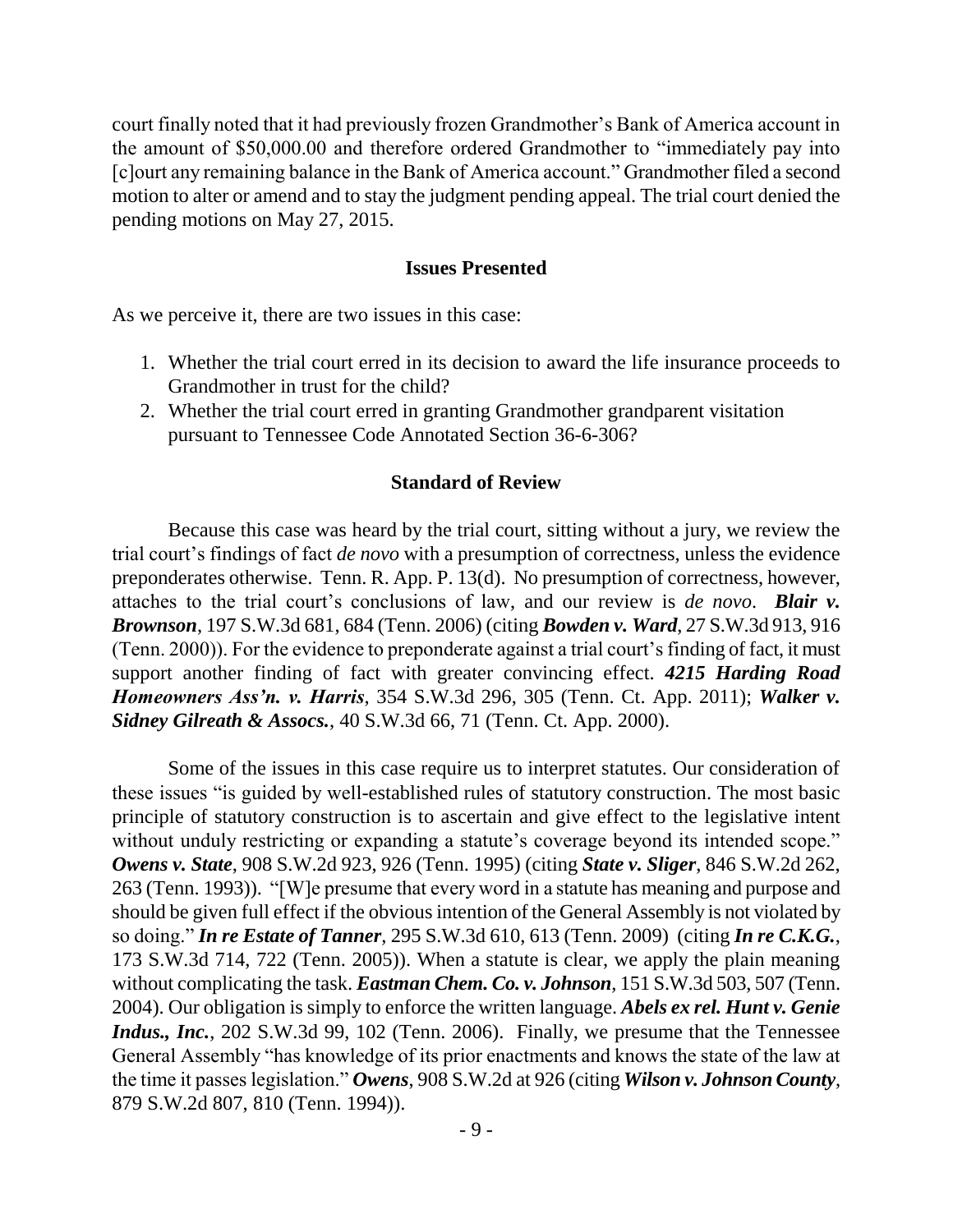### **Discussion Life Insurance Beneficiary**

Father first argues that the trial court erred in awarding the proceeds from Mother's life insurance policy to Grandmother, in trust for the child, where Mother's action in changing the beneficiary on her life insurance policy violated the temporary injunction issued automatically as a result of Mother's divorce complaint. In contrast, Grandmother argues that the trial court correctly found that Mother intended to remove Father as the beneficiary of her life insurance proceeds, but erred in placing the proceeds in a constructive trust for the child. In the alternative, Grandmother argues that even if the trial court correctly placed the life insurance proceeds in trust for the child, the trial court erred in finding that some of her use of the insurance proceeds was not for the use and benefit of the child. We begin with Father's argument concerning the effect of the automatic injunction on Mother's action in changing the beneficiary of her life insurance policy.

Pursuant to Tennessee Code Annotated Section 36-4-106(d), "[u]pon the filing of a petition for divorce or legal separation, and upon personal service of the complaint and summons on the respondent" certain specified "temporary injunctions shall be in effect against both parties until the final decree of divorce or order of legal separation is entered, the petition is dismissed, the parties reach agreement, or until the court modifies or dissolves the injunction[.]" Of the injunctions listed in Section 36-4-106(d), subsection (2) is at issue in this case:

An injunction restraining and enjoining both parties from voluntarily canceling, modifying, terminating, assigning, or allowing to lapse for nonpayment of premiums, any insurance policy, including, but not limited to, life, health, disability, homeowners, renters, and automobile, where such insurance policy provides coverage to either of the parties or the children, or that names either of the parties or the children as beneficiaries without the consent of the other party or an order of the court. "Modifying" includes any change in beneficiary status.

Tenn. Code Ann. § 36-4-106(d)(2). Thus, upon the filing of a divorce complaint, a temporary injunction is automatically issued that prevents either party from, *inter alia*, changing the beneficiary on any insurance policy that covers either of the parties or their children or names either of the parties or their children.

There is no dispute in this case that the parties were married in 2007 and that Mother held a significant life insurance policy in which Father was named beneficiary. There is also no dispute that Mother filed a divorce complaint on July 5, 2012, at which time the above injunction went into effect against both parties. Finally, there is also no dispute that despite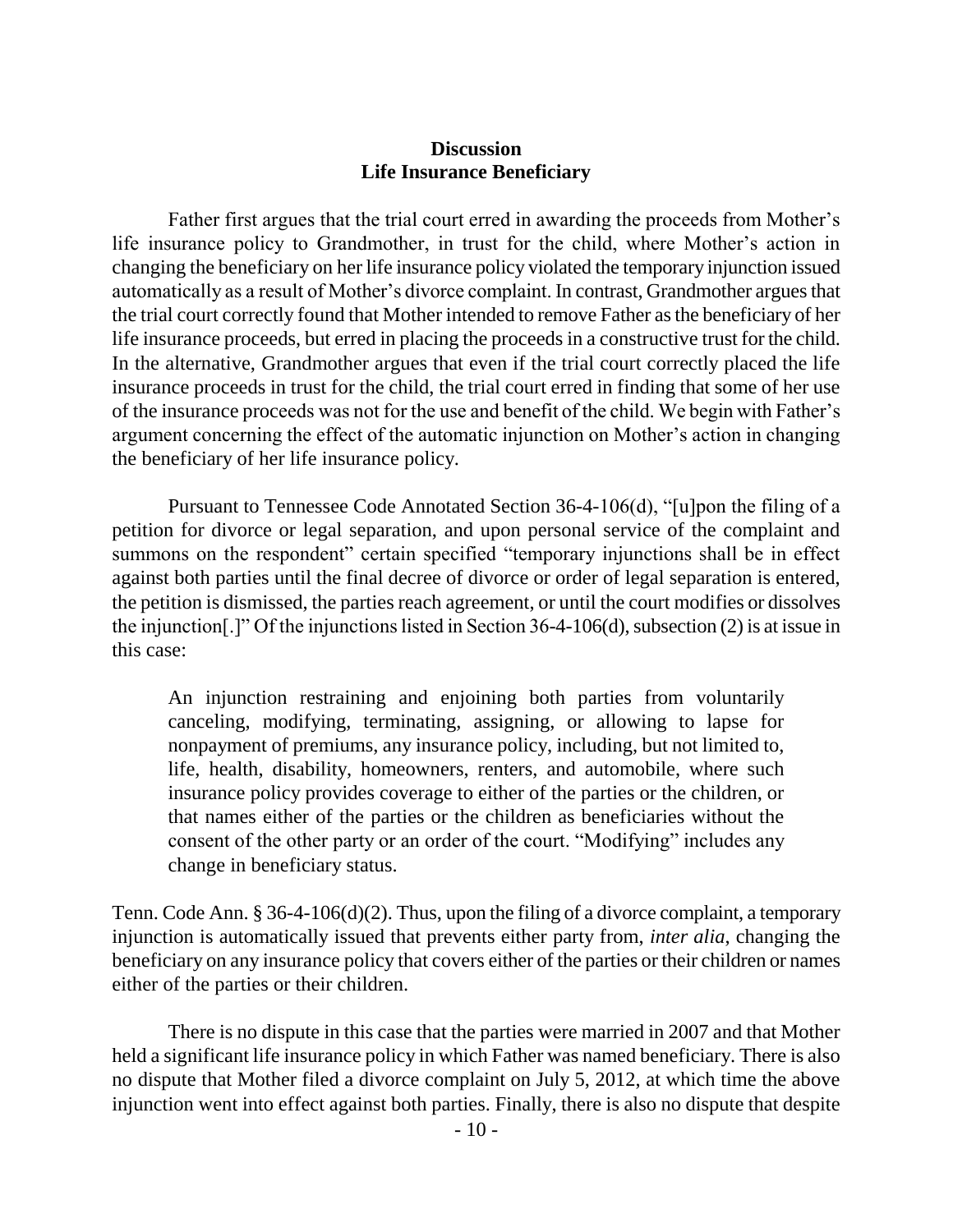the above injunction being in effect, Mother changed the beneficiary on her life insurance policy on July 12, 2012, a mere week after filing for divorce. Under these circumstances, Father asserts that there was a clear violation of the Section 36-4-106(d)(2) injunction and that the appropriate remedy is to return the beneficiary to the status quo that existed prior to the violation.

As an initial matter, Grandmother first asserts that this issue is waived because Father did not appropriately raise it in the trial court. It is well-settled that parties are not permitted to raise issues and arguments on appeal that were not first raised in the trial court. *See Barnes v. Barnes*, 193 S.W.3d 495, 501 (Tenn. 2006) (citing *Simpson v. Frontier Cmty. Credit Union*, 810 S.W.2d 147, 153 (Tenn. 1991)); *City of Cookeville ex rel. Cookeville Reg'l Med. Ctr. v. Humphrey*, 126 S.W.3d 897, 905–06 (Tenn. 2004). In *Powell v. Community Health Systems, Inc.*, 312 S.W.3d 496 (Tenn. 2010), however, the Tennessee Supreme Court held that: "Parties invoking this principle have the burden of demonstrating that the issue sought to be precluded was, in fact, not raised in the trial court." *Id.* at 511 (citing *Fayne v. Vincent*, 301 S.W.3d 162, 171 (Tenn. 2009)). As the *Powell* Court explained:

Determining whether parties have waived their right to raise an issue on appeal should not exalt form over substance. Appellate courts must carefully review the record to determine whether a party is actually raising an issue for the first time on appeal. *Fayne v. Vincent*, 301 S.W.3d at 171 n. 6. The fact that the party phrased the question or issue in the trial court in a different way than it does on appeal does not amount to a waiver of the issue. *Fahrner v. SW Mfg., Inc.*,  $48$  S.W.3d 141, 143 n. 1 (Tenn. 2001) (noting that "the failure to use the right label does not result in a waiver").

*Powell*, 312 S.W.3d at 511. In *Powell*, the plaintiff asserted on appeal that the defendanthospital waived its right to rely on a statutory privilege. In response, the defendant-hospital argued that the plaintiff "should not be permitted to make her waiver argument in [the Supreme] Court because she did not make it in the courts below." *Id.* Applying the above rule, however, the Powell Court held that the plaintiff had sufficiently raised her waiver argument in the trial court despite not ever using the terms "waive" or 'waiver' in her papers" because her argument put both the trial court and the defendant-hospital "on notice" that she opposed the hospital's claim of privilege[.]" *Id.* 

In this case, we cannot agree with Grandmother that Father failed to raise the issue of the applicability of the Section  $36-4-106(d)(2)$  injunction in the trial court. First, as Grandmother herself concedes in her appellate brief, Father first raised the applicability of Section 36-4-106(d)(2) in his pre-trial brief filed two days before the first date of the hearing. Thus, Father first raised the issue of the statutory injunction under Section 36-4-106(d)(2) prior to trial. Grandmother cites no law to suggest that the applicability of the Section 36-4- 106(d)(2) injunction was an affirmative defense that was required to be pleaded earlier or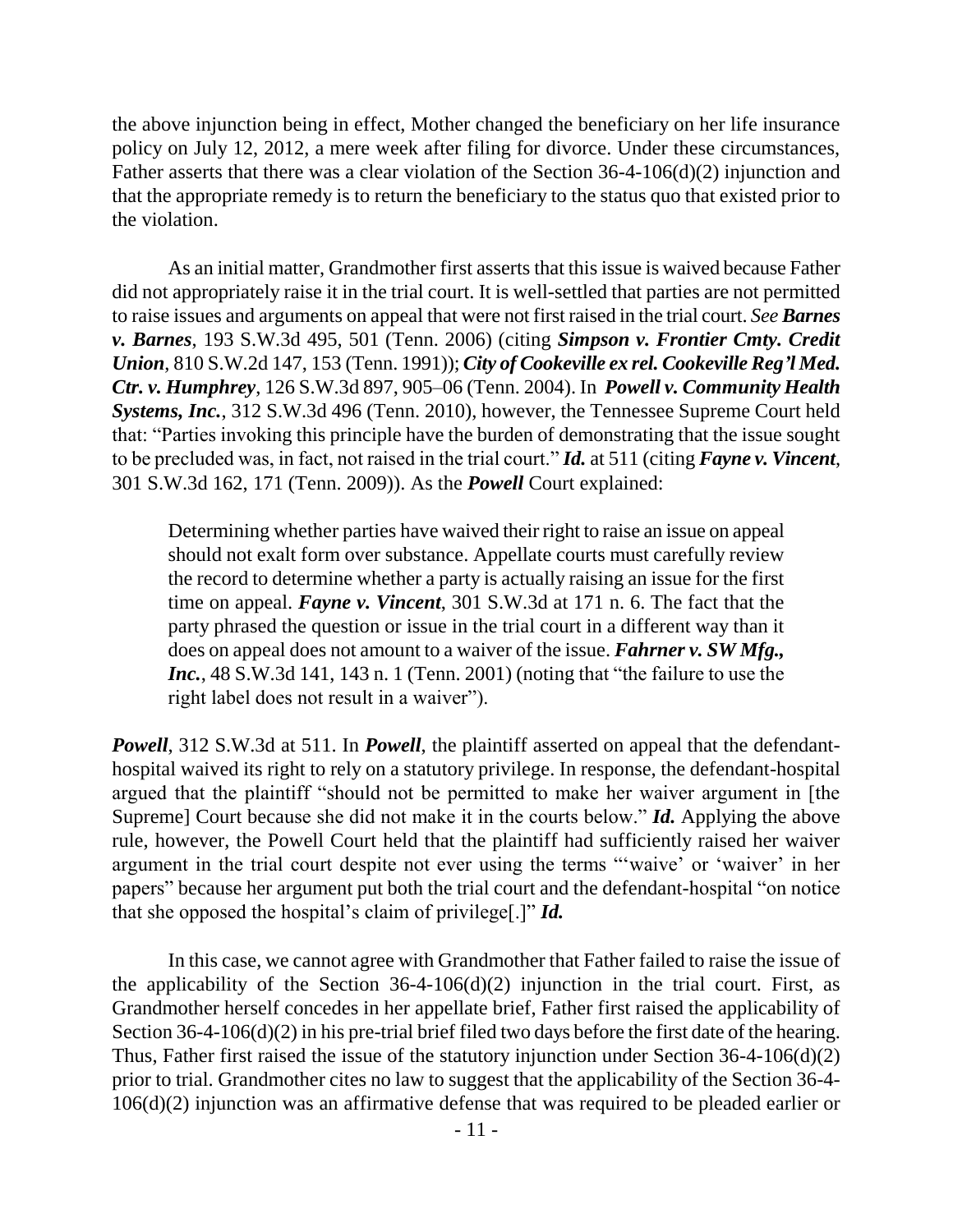with the specificity typically reserved for other types of claims. *See* Tenn. R. Civ. P. 8.03 (enumerating some of the claims that constitute affirmative defenses and therefore must be pleaded "affirmatively"); Tenn. R. Civ. P. 9.02 (requiring that "all averments of fraud or mistake, the circumstances constituting fraud or mistake shall be stated with particularity". Father again raised the issue of Mother's alleged violation of Section 36-4-106(d)(2) at trial and in his post-trial proposed findings of fact and conclusions of law. Indeed, the trial court specifically found that Mother violated the Section 36-4-106(d)(2) injunction by changing the name of her beneficiary. Accordingly, we cannot conclude that Grandmother has met her burden to show that she was not on notice of Father's claim that the change in beneficiary was a violation of Section 36-4-106(d)(2).

Having determined that the question of whether Mother violated Section 36-4- 106(d)(2) is properly at issue on this appeal, we next turn to Grandmother's argument that there was no violation of the automatic injunction. Grandmother essentially argues the change in beneficiary was "executed by the [t]rial [c]ourt, who has equitable power to grant a change in beneficiary per the terms of Tenn. Code Ann.  $\S 36-4-106(d)(2)$ , and not a change executed by a party to the divorce who would otherwise be subject to the injunction." This argument is unavailing. Here, the trial court specifically found that Mother violated the Section 36-4-106(d)(2) injunction by changing the name of her life insurance beneficiary. The evidence preponderates in favor of this finding. Despite the fact that the Section 36-4- 106(d)(2) injunction was in place, on July 12, 2012, Mother voluntarily caused Father to be removed as the beneficiary of her life insurance policy.<sup>3</sup> The trial court's action in modifying Mother's designation would not have been triggered but for Mother's action in altering the beneficiary of her life insurance policy. Clearly, Mother's action violated the plain language of Section 36-4-106(d)(2).

Having determined that Mother violated the Section 36-4-106(d)(2) injunction, we must now determine the appropriate remedy for the violation. Father contends that the appropriate remedy in this case is that "the life insurance funds should [be] placed with the original beneficiary—[Father]." In contrast, Grandmother asserts that even where a violation of the Section 36-4-106(d)(2) injunction has occurred, Father's only "recourse is against the party who violated the injunction, the estate of [Mother], rather than the newly named beneficiary, [Grandmother]." Neither party cites any law to support their contentions regarding the appropriate remedy for violations of Section 36-4-106(d)(2).

 $\overline{a}$ 

<sup>&</sup>lt;sup>3</sup> At trial, Father argued that the change was not voluntary because it was the product of Grandmother's undue influence. The trial court specifically found that Mother's decision to remove Father as the beneficiary of her life insurance proceeds was not the result of undue influence. Rather, the trial court only believed that there was "accidental undue influence" as to whom Mother ultimately named as the substitute beneficiary. Father does not argue in his initial brief to this Court that Mother's decision to remove Father as beneficiary was the product of undue influence. Accordingly, we assume for purposes of this appeal that Mother's decision to remove Father as beneficiary was voluntary.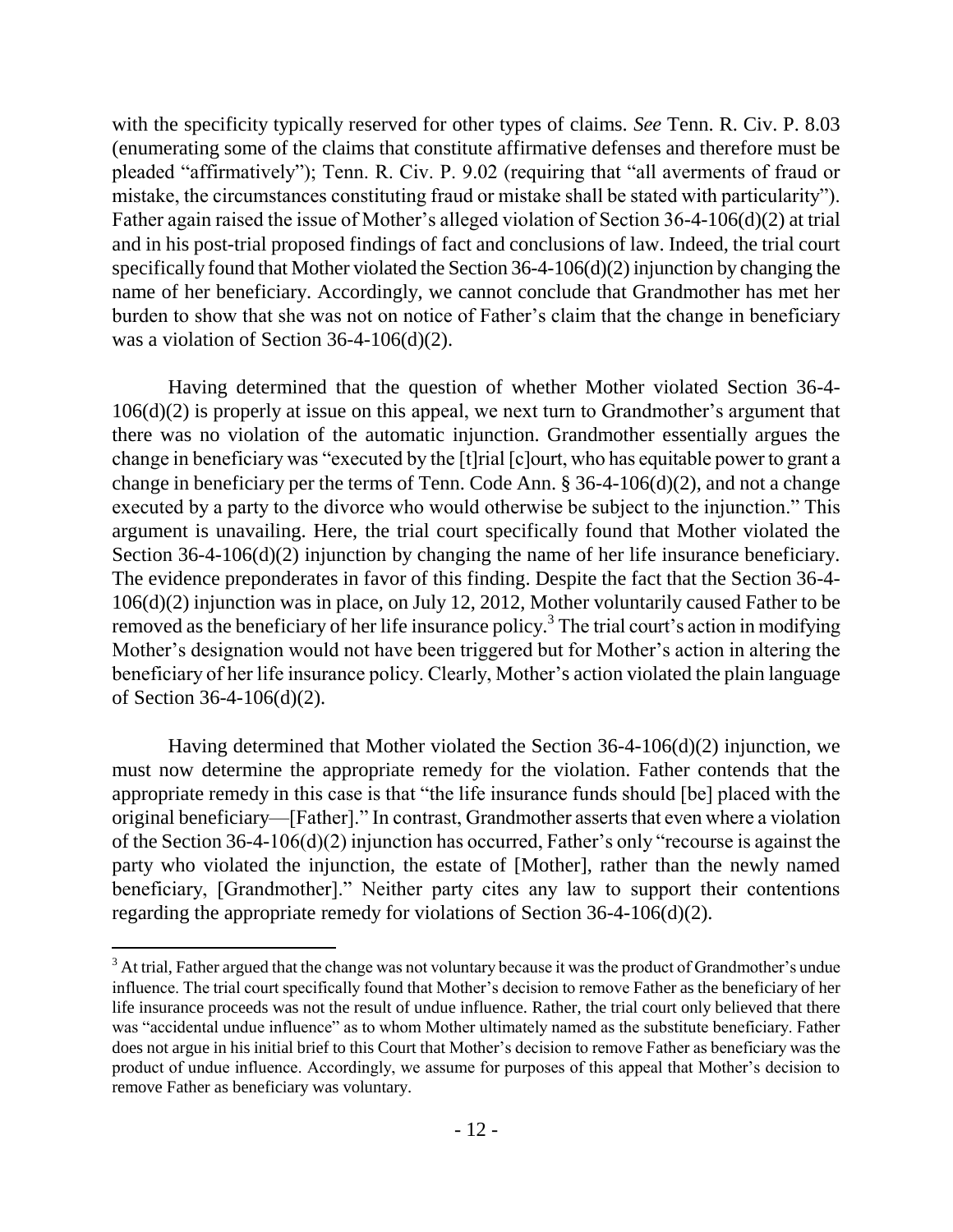Although Tennessee Code Annotated Section 36-4-106(d) was enacted approximately fifteen years ago and has been implicated in virtually every divorce case since that time,  $4\overline{p}$  no Tennessee cases have considered the appropriate remedy when one party violates the automatic injunction and then dies while the divorce is pending. Indeed, from our research, it appears that only one Tennessee case has considered the effect, if any, of a party's action when it violates the automatic injunction. *See Isbell v. Hatchett*, No. W2014-00633-COA-R3-CV, 2015 WL 756883 (Tenn. Ct. App. Feb. 23, 2015). In *Isbell*, the plaintiff and the defendant engaged in a dispute over the termination of their business relationship, resulting in a breach of contract lawsuit. Eventually, the plaintiff and the defendant entered into a settlement agreement, wherein the defendant agreed to pay the plaintiff \$225,000.00. *Id.* at \*1. At the time of the agreement, however, the defendant was a party to a pending divorce. An automatic divorce injunction therefore prevented him from "transferring, assigning, borrowing against, concealing or in any way dissipating or disposing, without the consent of the other party or an order of the Court, of any marital or separate property." **Id.** at  $*2$ (quoting Tennessee Code Annotated Section  $36-4-106(d)(1)(A)$ ).

Shortly after entering into the agreement, the defendant defaulted on his obligations. The defendant contended that the he was not permitted to comply with the agreement because it would violate the automatic divorce injunction. Thereafter, the defendant petitioned the divorce court to remove the injunction, but his request was denied. Eventually, the plaintiff filed a second lawsuit against the defendant and his wife for tortious interference with a contractual obligation, abuse of judicial process, violation of the implied covenant of good faith and fair dealing, and conspiracy. The trial court granted the defendant and his wife's motion to dismiss. First, the trial court found that a prior court had previously determined that the settlement agreement between the plaintiff and defendant was void because it violated the Section 36-4-104 injunction. Because several of the claims were predicated on the existence of a valid contract, the trial court therefore dismissed those claims in the absence of an enforceable contract between the plaintiff and defendant. *Id.* at \*4.

On appeal, the plaintiff argued that the trial court erred in dismissing her contract claims because the settlement agreement was not void, but merely voidable. The Court of Appeals agreed. First, the *Isbell* Court noted that although the trial court appeared to have applied preclusive effect to a prior court's determination that the settlement agreement was void, the order was not entitled to preclusive effect because the order was not final. *Id.* at \*6

 $4$  Originally, the Section 36-4-106(d) injunctions applied in all cases "except on the sole ground of irreconcilable differences.‖ *See* 2001 Tennessee Laws Pub. Ch. 280 (H.B. 1136), *enacted as* Tenn. Code Ann. § 36-4-106(d) (2001). The statute was amended in 2007, however, to remove the above limitation. *See* 2007 Tennessee Laws Pub. Ch. 187 (S.B. 942), eff. July 7, 2007. Section 36-4-106(d) injunctions now apply to all divorces in Tennessee.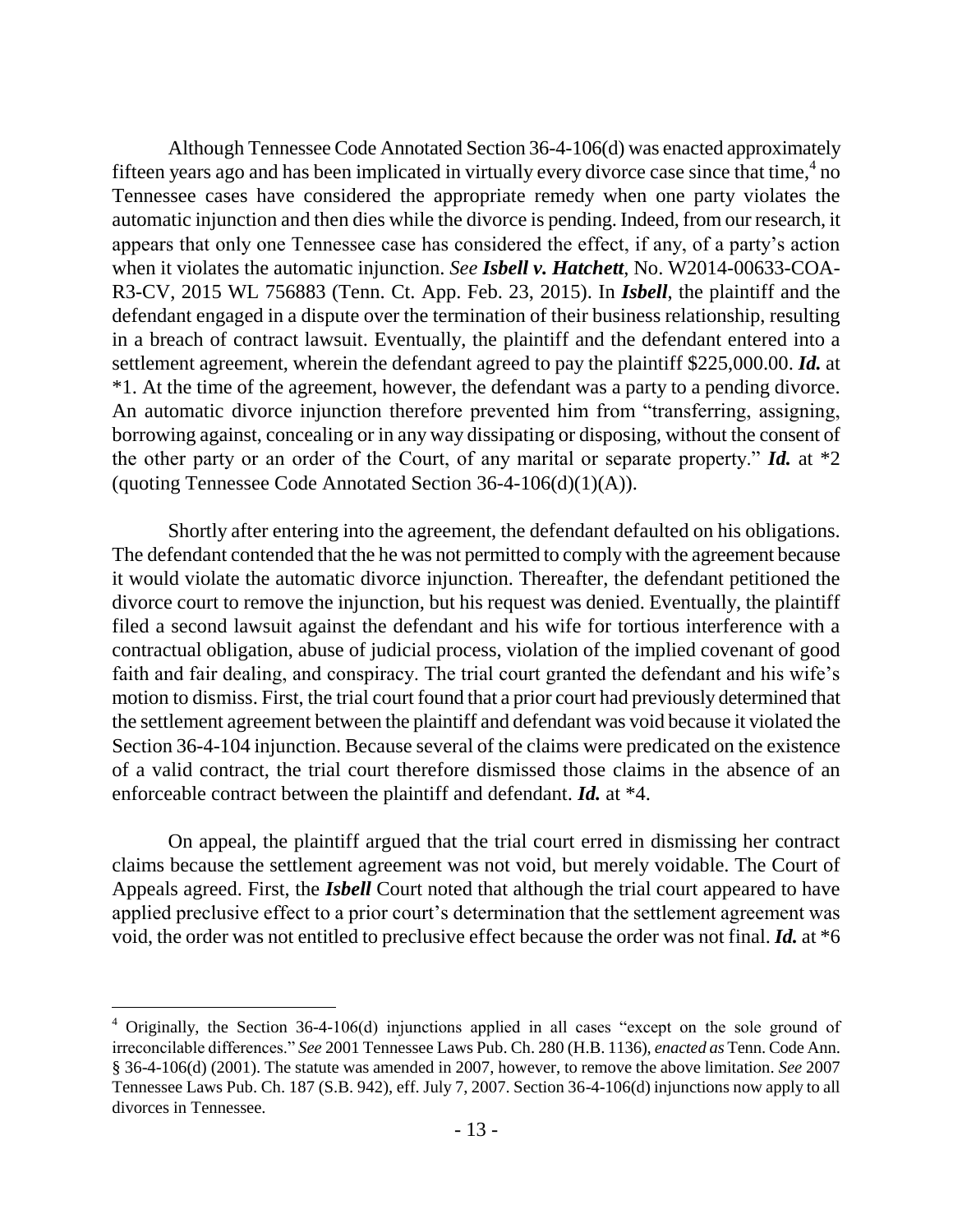(" $[$ F $]$ or res judicata to apply, the judgment in the prior case must have been final." $)$  (citing) *Sims v. Adesa Corp.*, 294 S.W.3d 581, 586 (Tenn. Ct. App. 2008)).

The Court of Appeals further held that the settlement agreement was not void, but merely voidable, for purposes of determining whether a valid contract ever came into existence that could support the plaintiff's causes of actions predicated on the existence of a contract. *Isbell*, 2015 WL 756883, at \*7. As the Court explained:

The settlement agreement between [the defendant] and [the plaintiff] was a voidable contract. At the time the settlement agreement was entered, [the defendant] was subject to the Section 36-4-106 injunction. It is important to note, however, that the Section 36-4-106 injunction is not absolute; it allows for transfer of marital assets under certain circumstances. Specifically, [the defendant] was enjoined from "transferring, assigning, borrowing against, concealing or in any way dissipating or disposing, without the consent of the other party or an order of the Court, of any marital or separate property." Accordingly, [the defendant] had the power to ratify the contract and make it enforceable by obtaining [wife's] consent to his performance or a court order allowing him to perform. *. . .* Without such permission from [wife] or the court, the contract was merely voidable on his part because compliance with its terms would have required him to violate the Section 36-4-106 injunction. . . . Although it is not clear the precise time at which [the defendant] manifested an election to extinguish the settlement agreement, we conclude that, prior to his doing so, the parties were contractually bound by the legal relations the settlement agreement created.

*Id.* (citations omitted) (citing *Restatement (Second) of Contracts* § 7 cmt. a ("Typical instances of voidable contracts are those where . . . breach of a warranty or other promise justifies the aggrieved party in putting an end to the contract.");  $\S$  8 cmt. a ("[O]ne party to an unenforceable contract may have a power to make the contract enforceable by all the usual remedies  $\dots$ .")). Thus, the Court of Appeals held that for the limited purpose of determining whether a contract had ever come into existence that could give rise to the plaintiff's claims requiring a contract, the fact that the settlement agreement violated the Section 36-4- 106(d)(1) automatic injunction was not a bar to a finding that a contract had existed at some point prior to repudiation. *Isbell*, 2015 WL 756883, at \*7.

The holding in *Isbell*, however, does not address the question presented in this case the appropriate remedy when a party to a divorce violates the automatic injunction to deprive his or her spouse of their interest in certain property. Indeed, in a separate case, the plaintiff in *Isbell* had attempted to enforce the settlement agreement against the defendant. *Id.* at \*2. The trial court in that case, however, refused to enforce the agreement because it concluded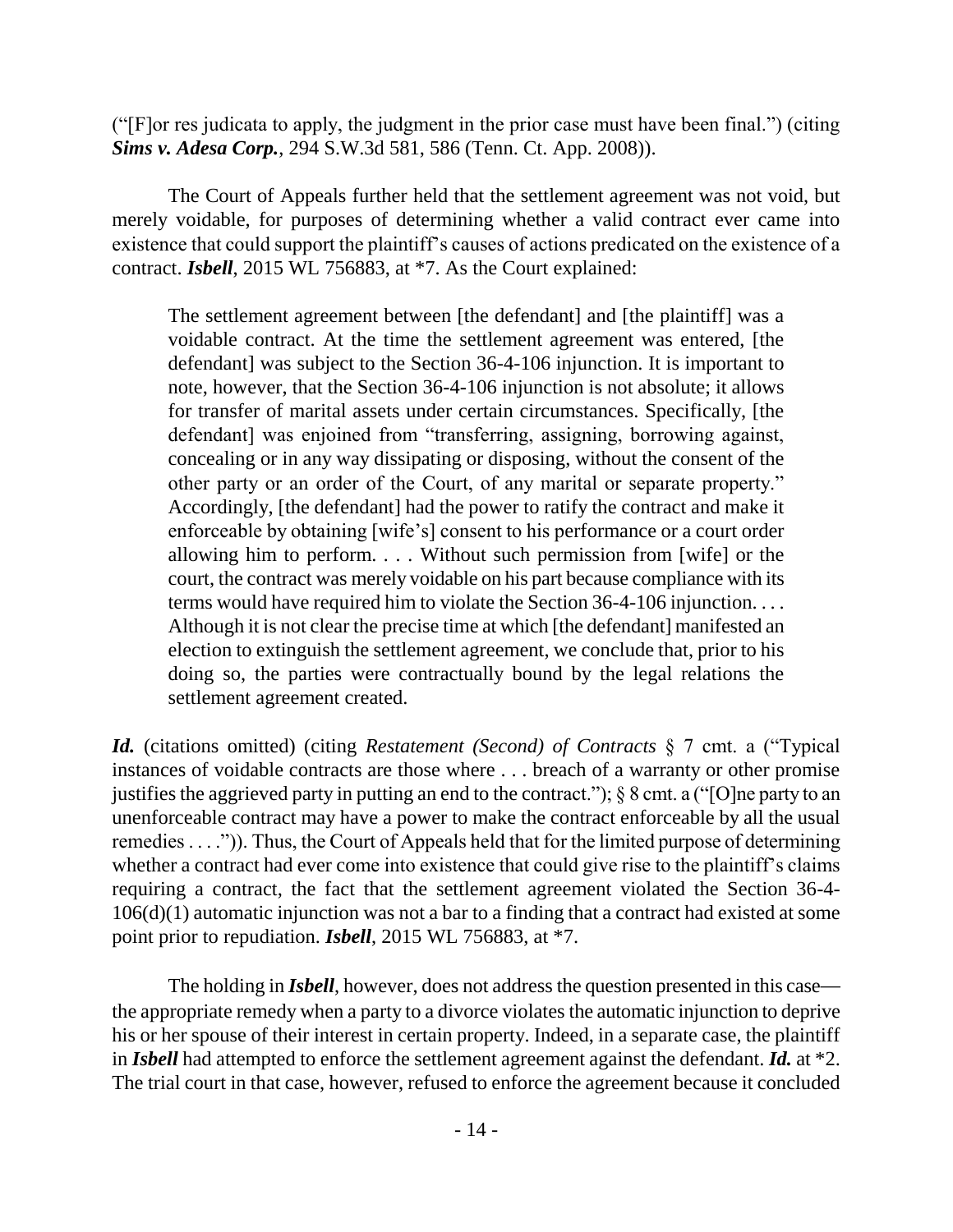that the agreement was unenforceable due to the violation of the Section  $36-4-106(d)(1)$ injunction. *Id.* at \*3. The *Isbell* Court apparently agreed that the settlement agreement was not a "presently valid and enforceable contract," instead holding that all that was required for the plaintiff to maintain her causes of action predicated on the existence of a contract was merely that the settlement agreement "effectuated a legal relationship between" the plaintiff and the defendant. Because the defendant's wife could have consented to, or the divorce court could have authorized, the defendant's performance under the settlement agreement, the Court of Appeals concluded that a sufficient legal relationship was created prior to the repudiation of the contract. *Id.* at \*7.

In this case, the dispute does not involve whether a legal relationship was effectuated between two parties so as to allow for contract-based claims to be raised against one party; instead, the issue in this case involves the proper remedy for Mother's violation of the Section 36-4-106(d)(2) injunction after her death. No Tennessee appellate cases have directly addressed this issue. Accordingly, we first consider the purpose of the Section 36-4-106 automatic injunction.

Shortly after the enactment of Tennessee Code Annotated Section 36-4-106(d), one Tennessee legal commentator wrote that its purpose was to "maintain the 'status quo' through[out] the divorce[.]"Amy J. Amundsen, *Mutual Temporary Injunctions in Divorce Cases*, Tenn. B.J., Nov. 2001, at 17. Indeed, the general purpose of temporary injunctive relief under Tennessee law, including the Section 36-4-106(d) injunction, has been described as an effort "to preserve the status quo[.]" Tenn. Cir. Ct. Prac.  $\S 31:4$ . Other sources have described the purpose of similar statutory injunctions as "to preserve the marital status quo and to prevent dissipation of marital assets during the pendency of a dissolution proceeding." *Colo. Est. Planning Handbook* § 31.1.5, 2012 WL 6778265, at 1. We note that one case in this Court does suggest that the appropriate remedy for a violation of Section 36-4-106(d) may be a return to the status quo. *See Kilgore v. Kilgore*, No. M2006-00495-COA-R3-CV, 2007 WL 2254568 (Tenn. Ct. App. Aug. 1, 2007). In *Kilgore*, the plaintiff husband removed the defendant wife from his medical insurance shortly after the divorce complaint was filed. The trial court determined that the plaintiff husband's actions violated the Section 36-4- 106(d)(2) injunction and ordered that the plaintiff husband return the situation to the status quo by reinstating the defendant wife's medical insurance. Neither party, however, raised the trial court's order as an issue on appeal; therefore, the Court of Appeals did not directly address the propriety of the trial court's decision to return the situation to the status quo that existed prior to the divorce proceedings.

Although Tennessee Courts have not directly addressed the dispute at issue in this case, others courts across the country have grappled with this question to mixed results. In one of the more recent state supreme court casesto address this question, *Aither v. Estate of Aither*, 2006 VT 111, 913 A.2d 376, 379 (Vt. 2006), the Vermont Supreme Court framed the issue as "whether a divorce proceeding's abatement also divests the trial court of equitable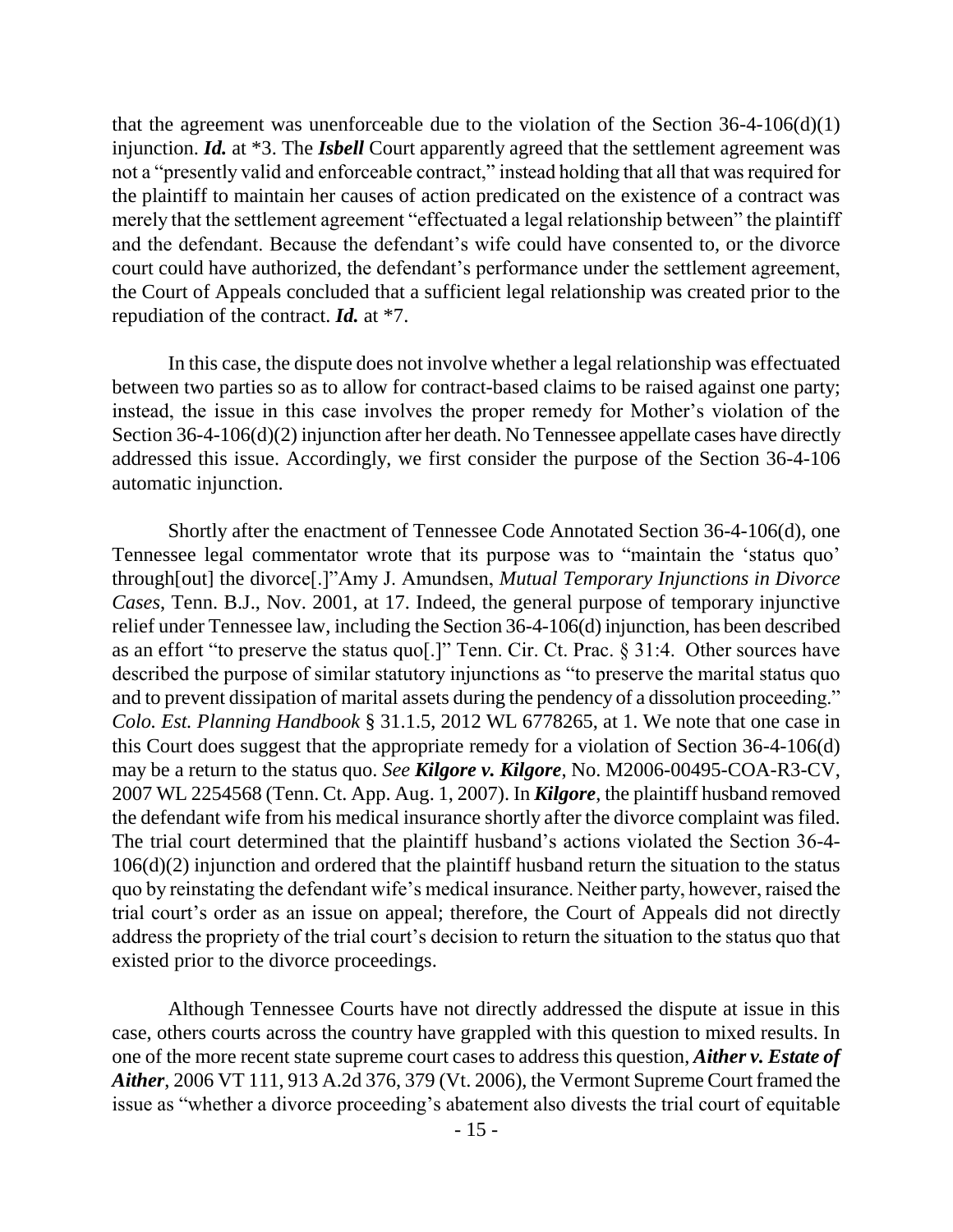jurisdiction to enforce orders entered before the abatement.‖ *Id.* at ¶ 8. In *Aither*, like in this case, the husband changed the beneficiary of his life insurance policy in violation of a family court order prohibiting him from disposing of any marital property during the pendency of the divorce. The husband died while the order was still in effect, and the wife filed a motion to enforce the family court order and obtain the life insurance proceeds. The trial court denied the motion, finding that it lacked jurisdiction to enforce the order due to the husband's death, which abated the divorce proceeding.

On appeal, the Vermont Supreme Court noted that other courts are divided on this issue. First, the Vermont Supreme Court noted that many states hold the abatement of the divorce proceeding "also divests the trial court of the equitable power to enforce its preabatement orders.‖ *Aither*, 2006 VT 111, at ¶ 8 (citing *Am. Family Life Ins. Co. v. Noruk*, 528 N.W.2d 921, 923 (Minn. Ct. App. 1995) ("When one of the parties dies  $\dots$  a temporary restraining order has no effect and the court's jurisdiction to enforce it ends."); *Estate of Hackler v. Hackler*, 44 Va. App. 51, 73, 602 S.E.2d 426, 437 (Va. Ct. App. 2004) (holding that trial courts lack jurisdiction to remedy violations of injunctions where a divorce has been abated by a party's death)). Other courts, however, "have determined that the abatement of a divorce by a party's death does not divest the trial court of jurisdiction to enforce preabatement orders.‖ *Aither*, 2006 VT 111, at ¶ 8 (citing *Cent. States, S.E. & S.W. Areas*  **Pension Fund v. Howell**, 227 F.3d 672, 675–76 (6th Cir. 2000) (applying Michigan law); *Candler v. Donaldson*, 272 F.2d 374, 377 (6th Cir. 1959) (applying Michigan law); *Webb v. Webb*, 375 Mich. 624, 134 N.W.2d 673, 674–75 (Mich. 1965) ("Transfers of property in violation of an injunction are invalid and may be set aside by the party to a divorce suit, and subsequent death of the injunction violator does not prevent the court from exercising such power.‖); *Lindsey v. Lindsey*, 342 Pa. Super. 72, 492 A.2d 396, 398 (Pa. Super. Ct. 1985) (holding that, even after the death of a party, "the lower court had the authority to void the disposal of any marital property in violation of its injunction"); *Standard Ins. Co. v. Schwalbe*, 110 Wash.2d 520, 755 P.2d 802, 805 (Wash. 1988) (holding that the trial court had equitable power to enforce its preliminary injunction prohibiting a change in insurance beneficiaries, despite the death of the violator). Finally, the Vermont Supreme Court cited one "similar[]" federal district court that held that while violations of temporary injunctions are not per se void, actions taken in violation of a temporary injunction "may be voided based on a balancing of equities." *Aither*, 2006 VT 111, at ¶ 8 (citing *Valley Forge Life Ins. Co. v. Delaney*, 313 F. Supp. 2d 1305, 1309 (M.D. Fla. 2002) (citing *Wilharms v. Wilharms*, 93 Wis. 2d 671, 287 N.W.2d 779, 784 (1980) (remanding for an evidentiary hearing to consider relevant equitable factors affecting validity of transfer in violation of pre-abatement temporary order))).

The Vermont Supreme Court ultimately concluded that "the latter line of cases" represents the better reasoning." *Id.* While the Court noted that death does abate a divorce action, the Court further held that "'a mechanistic application' of that rule would frustrate the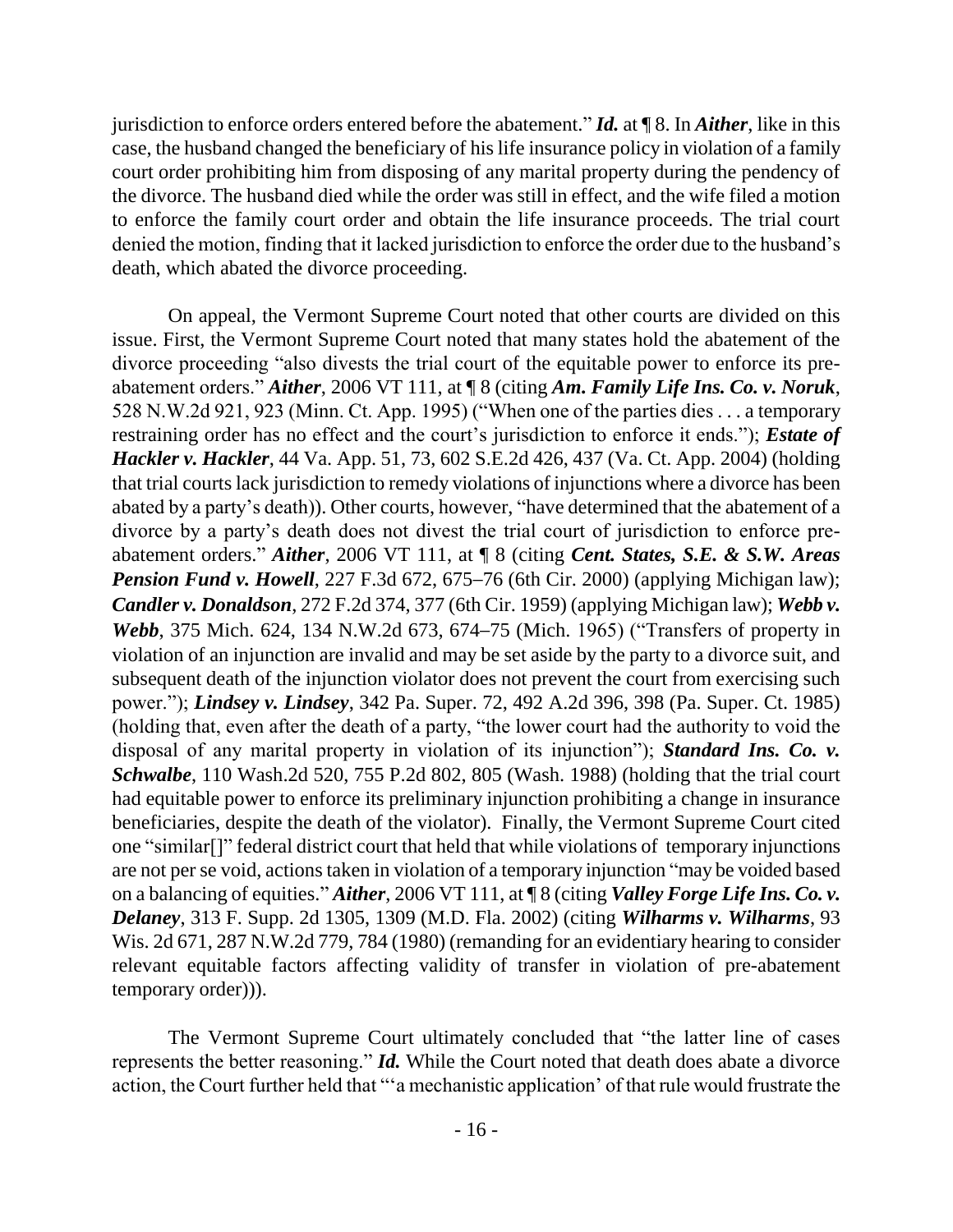larger purpose of ensuring that courts have the power to enforce their own valid orders to avoid unjust results." *Id.* at  $\P$  9. Because the Court further determined that a per se rule voiding all transfers in violation of temporary injunctions "would also have undesirable results[,]" the Court adopted a "rule requiring equitable balancing in such situations [to] provide[] sufficient flexibility for the . . . court to provide complete relief to the parties before it[.]"  $Id.$ 

In determining whether to allow wife enforcement of the family court order preventing transfers of marital property, the Vermont Supreme Court weighed the following factors: (1) the purpose of the family court order "to preserve the status quo pending the  $[]$ final determination of the parties' respective rights to the marital assets";  $(2)$  the rule that "a court must have the power to enforce its own orders"; (3) the fact that the only way to meaningfully enforce family court orders regarding changes in life insurance beneficiaries is to allow the "court's jurisdiction [to] extend to post-abatement enforcement of those orders when equity requires it." *Id.* at  $\P$  10–12 (citing *Libow v. Freeport Drug Shop, Inc.*, 29 Misc.2d 928, 218 N.Y.S.2d 897, 898 (1961) ("[T]he purpose of a temporary injunction is to preserve the status quo pending the trial . . . ."); *Lindsey*, 492 A.2d at 398 ("It is axiomatic that a court must have the power to enforce its own orders."). Under these circumstances, the Vermont Supreme Court held that the wife was entitled to seek enforcement of the family court order preventing the husband from changing the beneficiary on his life insurance policy. *Id.* at ¶ 13. In addition to *Aither* and the cases it cites, at least two more jurisdictions have adopted similar rules. *See Briese v. Montana Pub. Employees' Ret. Bd.*, 2012 MT 192, ¶ 41, 366 Mont. 148, 160–61, 285 P.3d 550, 559 (Mont. 2012) (noting the split of authority discussed in *Aither*, and holding: "At a minimum, we agree with those courts that have held that a court has equitable power to order a return to the status quo when a party violating a temporary restraining order has died."); *Nw. Mut. Life Ins. Co. v. Hahn*, 713 N.W.2d 709, 712 (Iowa Ct. App. 2006) (noting the split of authority discussed in *Aither* and concluding: ―We find the former line of cases to be generally more persuasive, and hold that a court may set aside a change in beneficiary of a life insurance policy made in violation of a temporary injunction."). *But see Ex parte Thomas*, 54 So. 3d 356, 361 (Ala. 2010) ("[N]ot only does an interlocutory order that divides marital property dissolve upon the death of a party to the pending divorce action, an interlocutory order that "affect[s] the property rights of the parties to a divorce action may not be enforced after the death of one of the parties due to the abatement of that action.") (citing *Ex parte Riley*, 10 So.3d 585, 587–87 (Ala. Civ. App. 2008) ("When a court has entered only an interlocutory order dividing marital property, that order abates upon the death of one of the parties to the divorce action.")); **Topol v. Polokoff**, 88 So. 3d 341, 343 (Fla. Dist. Ct. App. 2012) ("A temporary order seeking to preserve the status quo pending a final decree cannot be said to be a final decree devising property in it of itself, and thus, the order in this case did not survive the abatement of the dissolution proceedings.").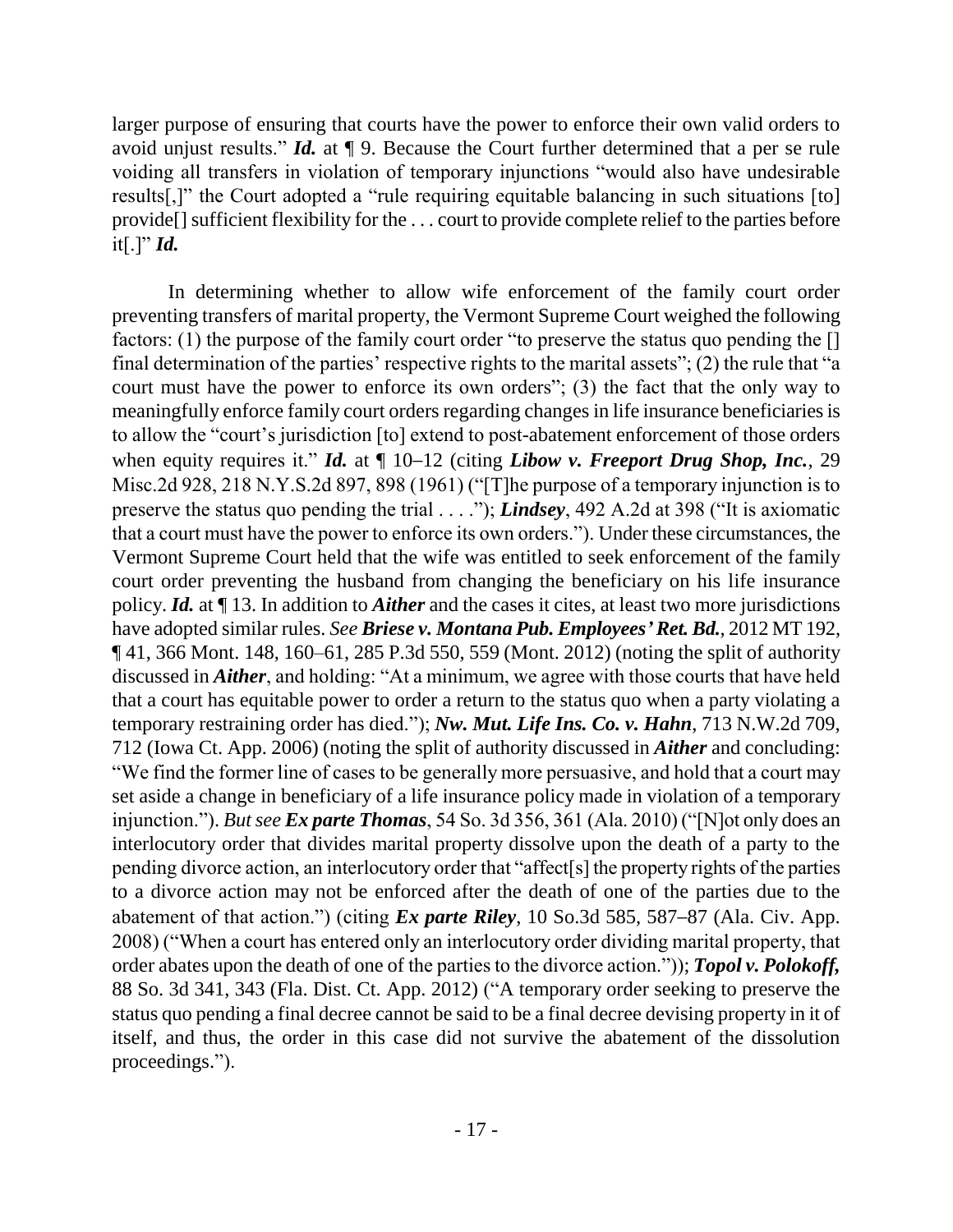From our review, we conclude that the rule adopted in *Aither* is most consistent with Tennessee law. First, Tennessee law is clear that a divorce action is abated by the death of one party. *See Blackburn v. Blackburn*, 270 S.W.3d 42, 47 (Tenn. 2008) ("It is a well-settled principle of law that a pending divorce action, being purely personal in nature, abates upon the death of one of the parties.‖) (citing *Steele v. Steele*, 757 S.W.2d 340, 342 (Tenn. Ct. App. 1988)). Furthermore, as previously determined by this Court in *Isbell*, an action taken in violation of the Section 36-4-106(d) injunction is not void per se, but is voidable depending on the circumstances. *See Isbell*, 2015 WL 756883, at \*7. Despite this fact, other Tennessee law leads us to the conclusion that the court must have the power to invalidate an action taken in violation of the automatic divorce injunction when justice requires, regardless of the death of one of the parties to a divorce. We note that like in *Aither*, allowing the trial court to return the parties to the preexisting state of affairs when the Section 36-4-106(d) injunction is violated comports with the purpose of the statute to maintain the status quo throughout the divorce proceedings. *See* Tenn. B.J., Nov. 2001, at 17.

The Tennessee Supreme Court has likewise held that Tennessee courts must have the power to enforce their orders. *Bates v. Taylor*, 87 Tenn. 319, 11 S.W. 266, 267 (1889) (" $[$ F $]$ or if the court has this jurisdiction the power to enforce the judgment must follow."). Indeed, it appears to this Court that many, if not most, violations of the Section 36-4- 106(d)(2) prohibition against modifying the beneficiary on a life insurance policy will only come to light after the death of the insured. Depriving Tennessee courts of the ability to return life insurance beneficiaries to the status quo that existed prior to the violation of the automatic injunction because of the death of the insured would essentially render the prohibition in Section 36-4-106(d)(2) meaningless with regard to life insurance changes, as our courts would have no power to enforce the injunction after the death of a party. This Court cannot, however, "adopt an interpretation [of a statute] that renders the statute meaningless.‖ *Goodman v. City of Savannah*, 148 S.W.3d 88, 93 (Tenn. Ct. App. 2003) (citing *Fletcher v. State*, 951 S.W.2d 378, 382 (Tenn. 1997)). We must therefore conclude that the Tennessee General Assembly intended that our courts would possess the power to enforce the prohibitions contained in Tennessee Code Annotated Section 36-4-106(d).

Additionally, this Court has previously held that a change in beneficiary on a life insurance policy could be set aside after the death of one party where the party was ordered by the court not to change the beneficiary. *See Herrington v. Boatright*, 633 S.W.2d 781, 783 (Tenn. Ct. App. 1982). In *Herrington*, the parties' divorce decree required that the husband keep the wife as the beneficiary on his life insurance policies. *Id.* at 782. After the husband's death, the wife learned that the husband had removed her as the beneficiary of the life insurance policies. The wife filed suit against the new beneficiary of the life insurance policies seeking to set aside the change in the beneficiary. The trial court held that the husband's action violated the divorce decree and declared the wife the "owner of the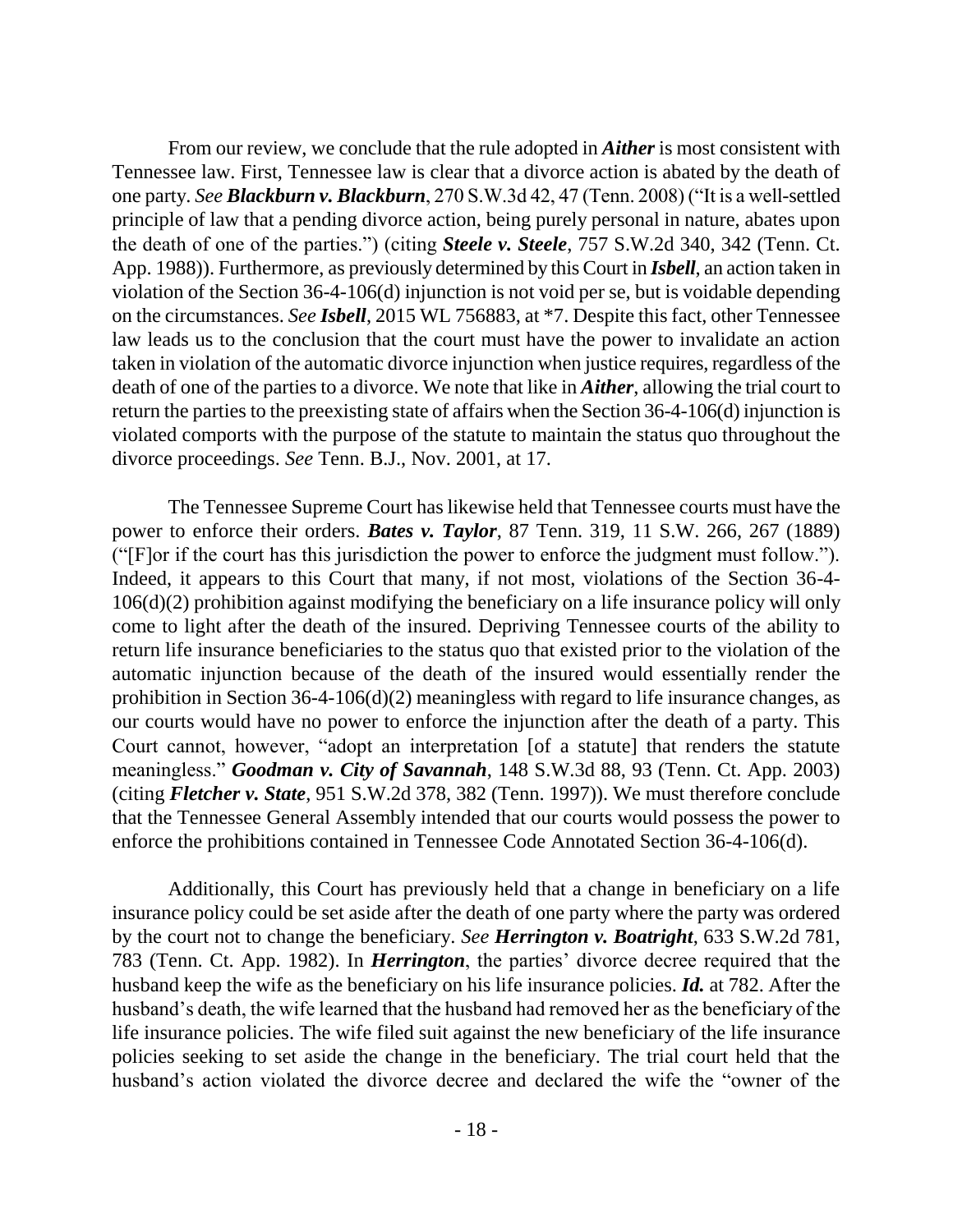proceeds of the policies." *Id.* The Court of Appeals affirmed the trial court, finding that while a life insurance beneficiary typically has no vested right in the proceeds:

[W]here a divorce decree requires the husband to keep a life insurance policy in effect and denies him the right to change the beneficiary, then the wife as the named beneficiary has a vested interest in the policy. . . . Should the husband then attempt to change the beneficiary, the wife may assert her vested right.

Id. at 783 (citation omitted). Thus, the Court of Appeals held that the wronged spouse could maintain an action against the beneficiary of the life insurance policy on the ground that the change in beneficiary by her former spouse violated a court order prohibiting such a change. *Id.* We discern no distinction between the violation of an injunction specifically ordered by the trial court and the violation of an automatic statutory injunction.

Moreover, we note that, despite Grandmother's contention otherwise, this Court has previously held that in order to recover property wrongfully transferred by a deceased person prior to his or her death, the plaintiff need not sue the estate of the person where the property passes outside of the estate. *See Seeber v. Seeber*, No. 03A01-9508-CV-00290, 1996 WL 165092 (Tenn. Ct. App. Apr. 10, 1996). In *Seeber*, pursuant to the parties' marital dissolution agreement ("MDA"), husband conveyed to wife certain undivided one-half interests in property. After wife's death, husband requested that wife's personal representatives convey the properties back to him pursuant to the terms of the parties' divorce decree. When this did not occur, husband filed suit directly against the beneficiaries of wife's will who were set to inherit the property that husband claimed belonged to him. The trial court granted husband the relief he sought. *Id.* at \*1.

On appeal, the beneficiaries argued that any action to enforce the parties' divorce decree abated upon the death of wife. According to the beneficiaries, husband was therefore required to enter an order of reviver and substitute wife's personal representative as the defendant. *Id.* at \*3. The Court of Appeals disagreed:

In the case sub judice, the failure to substitute the co-personal representatives as parties did not cause Husband's claims to abate, because T.C.A. § 30-2-  $320^{5}$  is not applicable to a suit for specific performance of a contract for the

 $\overline{a}$ 

<sup>&</sup>lt;sup>5</sup> Section 30-2-320 provides:

All actions pending against any person at the time of that person's death, that by law may survive against the personal representative, shall be considered demands legally filed against the estate at the time of the filing with the clerk of the court in which the estate is being administered of a copy in duplicate of the order of revivor, one (1) of which copies shall be certified or attested, a notation of which shall be entered by the clerk in the record of claims,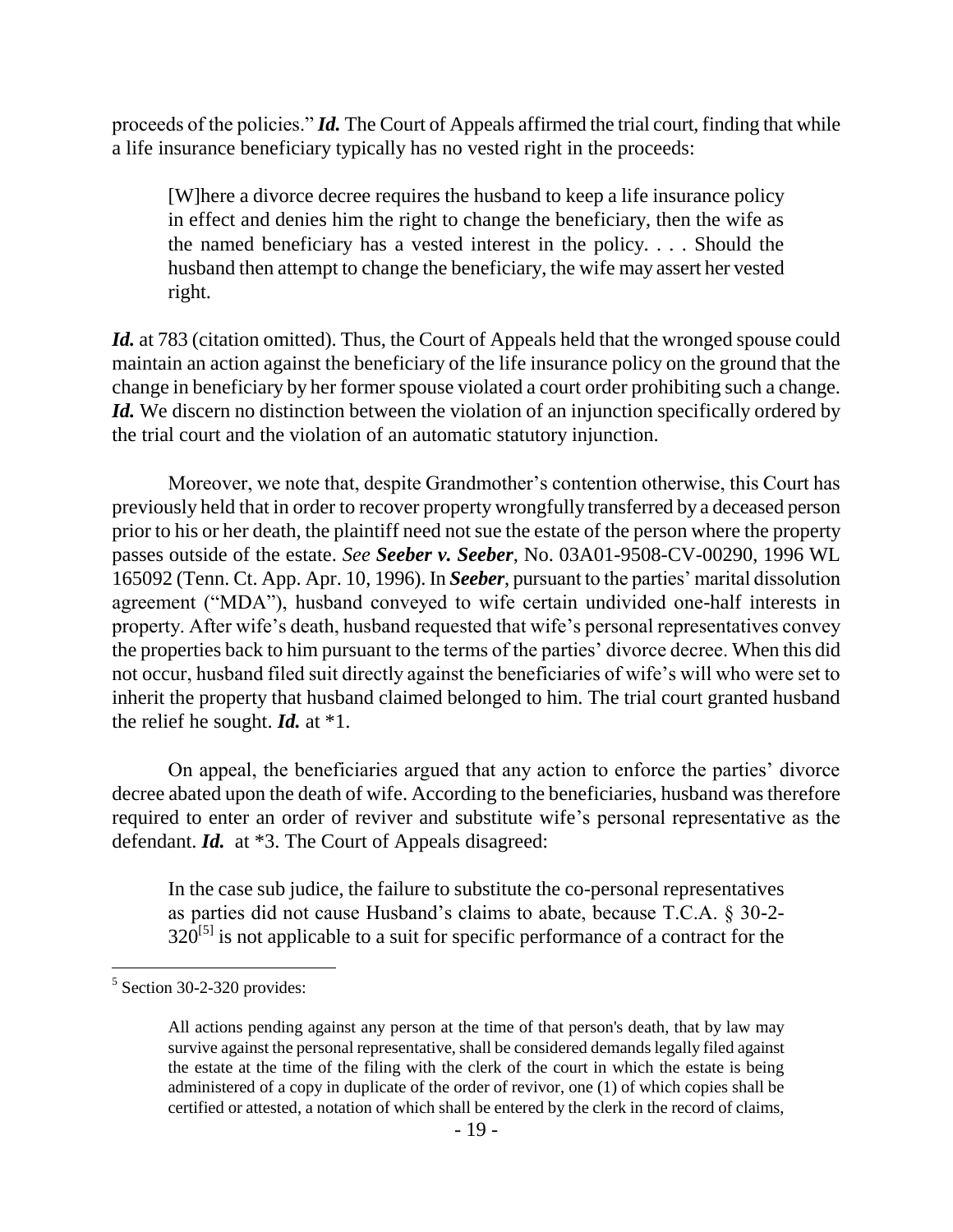conveyance of real property. *Wright v. Universal Tire, Inc.*, 577 S.W.2d 194 (Tenn. App. 1979). [An MDA] is essentially a contract between a husband and wife in contemplation of divorce proceedings. *See Towner v. Towner*, 858 S.W.2d 888 (Tenn. 1993). In this proceeding, Husband seeks specific performance of the MDA agreement [with regard to real property]. . . . The general rule is that absent a showing that an estate is insolvent, real estate is not subject to administration by an estate's representatives, because title passes by operation of law to the devisees or heirs upon the death of the owner. *First Southern Trust Co. v. Sowell*, 683 S.W.2d 680 (Tenn. App. 1984). Therefore, in a suit for specific performance of an agreement to convey realty, a personal representative is not a necessary party to the action, because the personal representative has no interest in the subject real property.

#### *Id.* at \*4.

The same is true in this case. Here, the dispute between Father and Grandmother concerns the proper owner of the proceeds from Mother's life insurance policy. Like real property, "[i]t is well[-]settled that the proceeds of a life insurance policy payable to a designated beneficiary other than the personal representative do not become a part of the assets of the estate of the insured, and are not subject to administration and the payment of debts.‖ *Ogden v. Hooks*, 26 Tenn. App. 170, 168 S.W.2d 793, 796 (Tenn. 1941); *see also* 46A *C.J.S. Insurance* § 1951 ("The proceeds of a life insurance policy in which a third person is named as beneficiary generally belong exclusively to such a beneficiary as an individual. The proceeds are not the property of the heirs or next of kin of the insured, are not subject to administration or the laws of descent governing the distribution of the insured's personal property, and generally do not constitute an asset of the estate.") (footnotes omitted). Because the life insurance proceeds in this case never became assets of Mother's estate, we likewise conclude that Father was not required to sue Mother's estate to recover the life insurance proceeds of which he argues he was wrongfully deprived in violation of the Section  $36-4-106(d)(2)$  injunction.

Like the Vermont Supreme Court in *Aither*, we likewise hold that Tennessee law allows Father to petition for a return to the status quo that the Section 36-4-106 injunction "was intended to preserve." *See Aither*, 2006 VT 111, ¶ 13. The question then becomes whether the equities in this case balance in favor of returning the life insurance policy to its status before Mother violated the automatic statutory injunction. While the *Aither* Court was required to remand to the trial court for the development of an adequate factual record regarding the equities of that particular situation, the record before us shows that the equities in this particular case favor a return of the insurance proceeds to Father.

as in the case of other claims filed. Pending actions not so revived against the personal representative within the period prescribed in § 30-2-307(a) shall abate.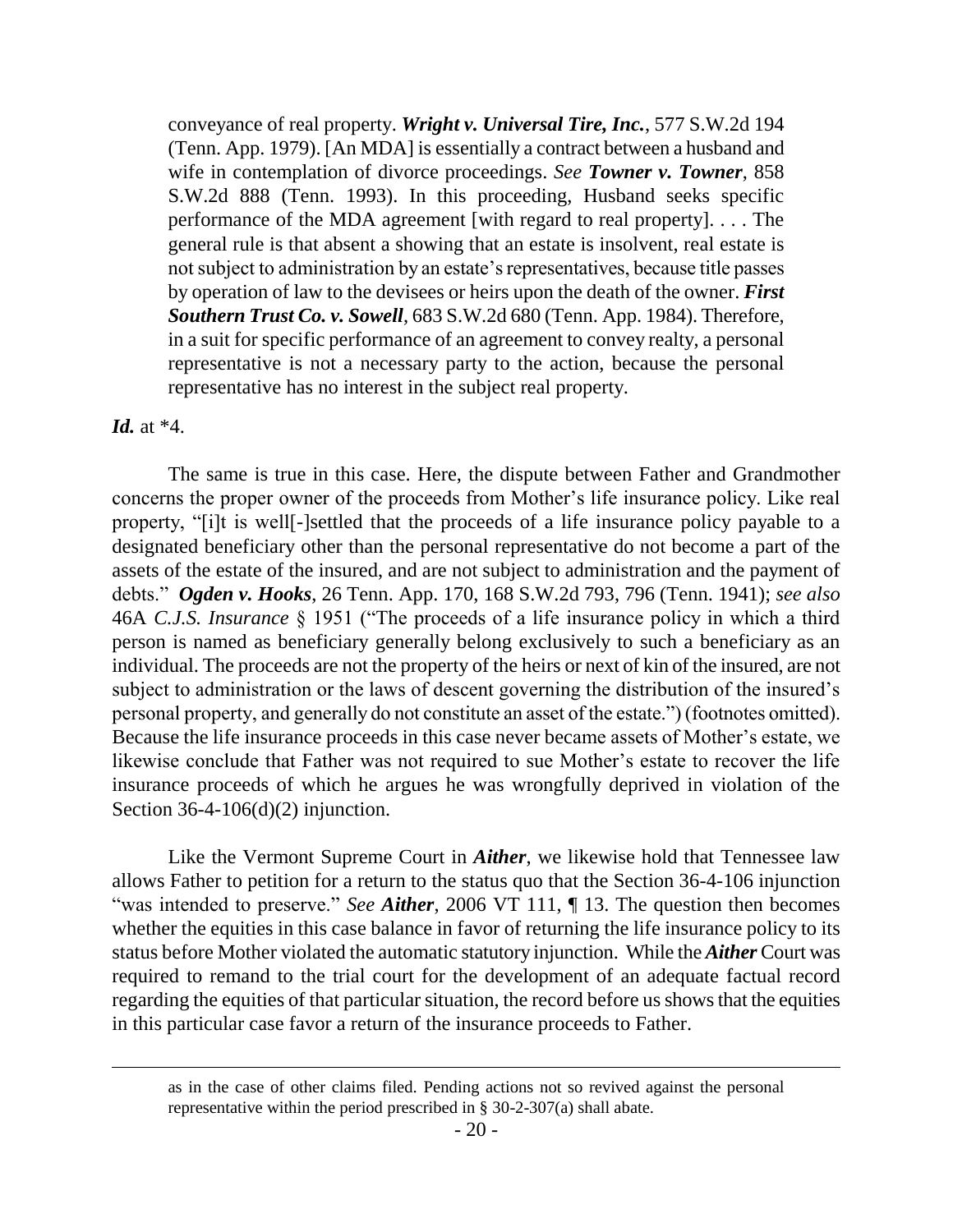Father testified at trial that the couple had accumulated a number of debts during the marriage, including a home mortgage, two cars, and a consolidation loan. Had the couple divorced prior to Mother's death, those debts would have been equitably divided between the couple. *See* Tenn. Code Ann. § 36-4-121 ("In all actions for divorce or legal separation, the court having jurisdiction thereof may . . . equitably divide, distribute or assign the marital property between the parties without regard to marital fault in proportions as the court deems just."). Mother then would have presumably been free to change the beneficiary on her life insurance policy, absent further order from the divorce court. Because of Mother's untimely and tragic death, however, Father testified that he was obligated to pay all of the couple's accumulated marital debt. However, when Mother changed the beneficiary on her life insurance policy in clear violation of Section 36-4-106(d), she deprived Father of considerable funds from which to pay these marital debts that she helped to accumulate. Still, we cannot ignore Mother's clear desire that the child remain financially secure in the event of her death. Despite the unproven allegations in Grandmother's dependency and neglect petition, however, there are simply no facts in this case that would lead this Court to believe that Father will not adequately provide for the child if the life insurance proceeds are awarded to him. In this particular situation, we conclude that a return to the status quo prior to Mother's improper change in beneficiary is warranted.

Based on the foregoing, we conclude that equity supports Father's request that Grandmother be ordered to return the life insurance proceeds to him because Mother changed the beneficiary on her policy in violation of Tennessee Code Annotated Section 36-4- 106(d)(2). Accordingly, all of the life insurance proceeds that were realized from Mother's life insurance policy should have been returned to Father. Because we conclude that all of the proceeds from Mother's life insurance policy should revert to Father, we need not consider what, if any, of Grandmother's expenditures were properly used for the benefit of the child. Because Grandmother was not legally entitled to the proceeds due to Mother's clear violation of the Section 36-4-106(d)(2) automatic divorce injunction, Grandmother was not permitted to utilize any of the proceeds from the insurance policy, regardless of their use.

Grandmother argues, however, that trial court erred in awarding Father the balance of her Bank of America account, when there was no evidence that the account contained funds that were attributable to the insurance proceeds. In his reply brief, Father asserts that the trial court correctly required Grandmother to repay "the funds remaining from [Mother's] life insurance proceeds held by the Montgomery Court Circuit Court Clerk." The parties therefore seem to be offering differing characterizations of the funds at issue: (1) Grandmother asserts that the funds contained in the Bank of America account were not attributable to the insurance proceeds; and (2) Father asserts that the funds in the Bank of America account represented the remainder of the insurance proceeds that were wrongfully obtained by Grandmother. The trial court's order cites no specific law in support of its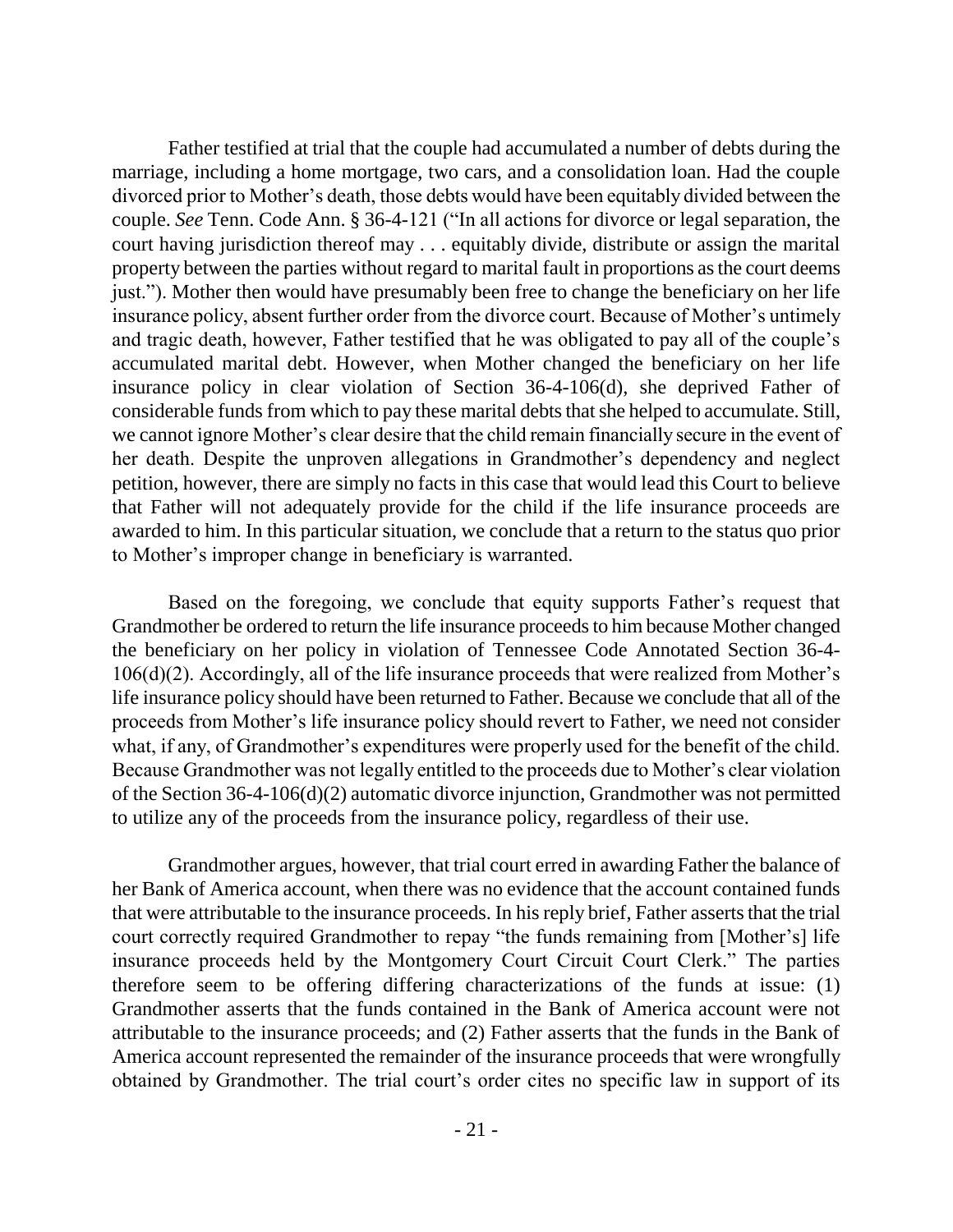decision to freeze Grandmother's Bank of America account and does not specifically state that the funds contained therein represent insurance proceeds.

Pursuant to Rule 67.02 of the Tennessee Rules of Civil Procedure:

When it is admitted by the pleading or examination of a party that the party has in his or her possession or control any money or other thing capable of delivery which is the subject of the litigation and which is being held by the party as trustee for another party, or which belongs or is due to another party, the court may order the same to be deposited in court or delivered to such other party, with or without security, subject to further orders of the court, and the court may require the sheriff or other proper officer to take the money or property and deposit it or deliver it in accordance with the orders of the court.

Thus, Rule 67.02 only authorizes the trial court to order a party to deposit funds into the court where money "belongs or is due to another party." In this case, the specific money in Grandmother's bank account only "belongs or is due to" Father if the funds therein are remaining proceeds from Mother's insurance policy. Under these circumstances, we vacate the judgment of the trial court and remand for reconsideration as to whether the funds in Grandmother's Bank of America account represent remaining proceeds from Mother's insurance policy. Only in that case may the trial court award those funds to Father. All other issues regarding the life insurance proceeds are pretermitted.

## **Grandparent Visitation**

Father next argues that the trial court erred in awarding Grandmother visitation pursuant to Tennessee Code Annotated Section 36-6-306. Tennessee Code Annotated Section 36-6-306, commonly referred to as the Grandparent Visitation Statute, governs Grandmother's petition for visitation in this case. At the time of the filing of the petition at issue in this case, Section 36-6-306 provided, in pertinent part:

(a) Any of the following circumstances, when presented in a petition for grandparent visitation to the circuit, chancery, general sessions courts with domestic relations jurisdiction or juvenile court in matters involving children born out of wedlock of the county in which the petitioned child currently resides, necessitates a hearing if such grandparent visitation is opposed by the custodial parent or parents:

(1) The father or mother of an unmarried minor child is deceased; . . . .

\* \* \*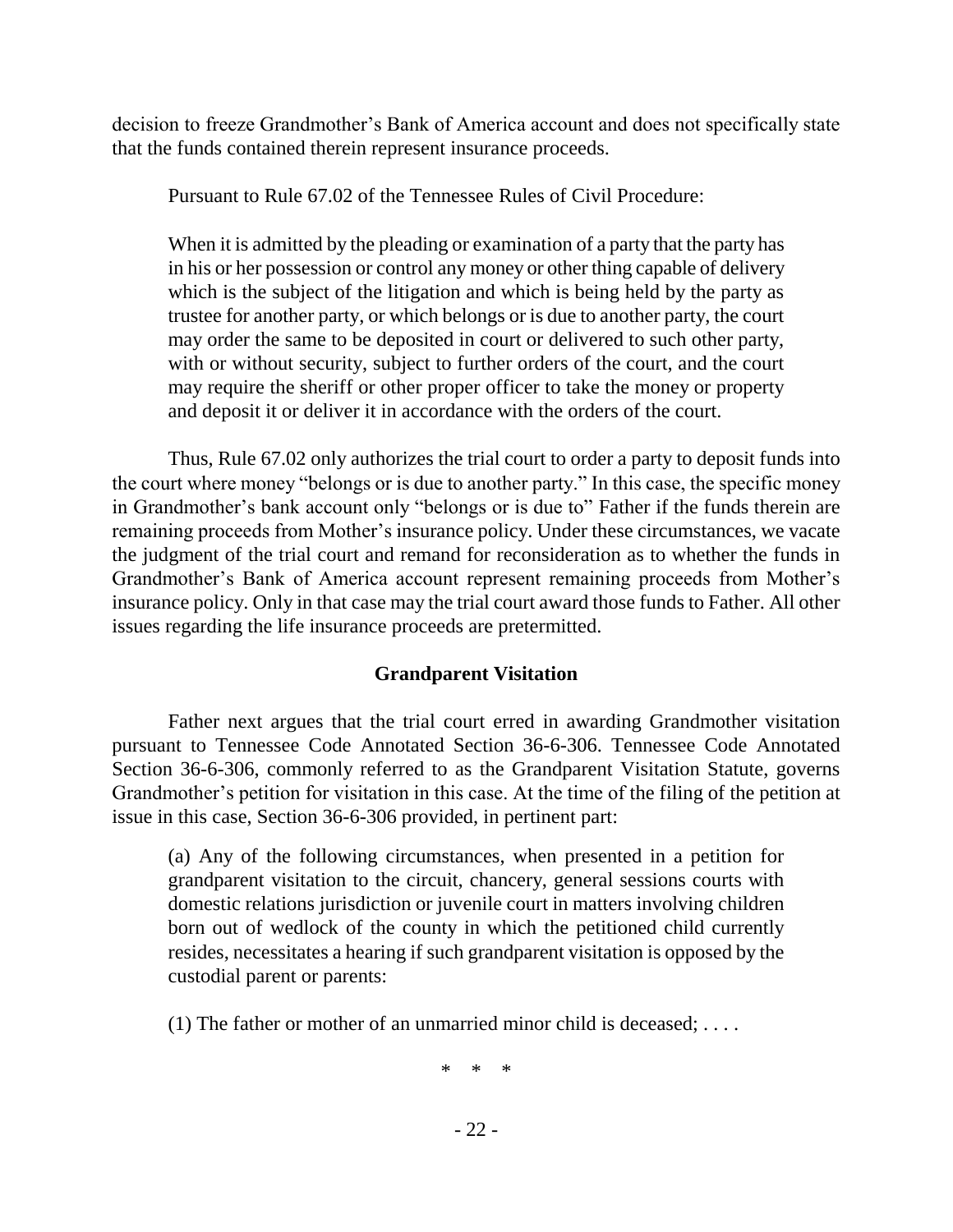(b)(1) In considering a petition for grandparent visitation, the court shall first determine the presence of a danger of substantial harm to the child. Such finding of substantial harm may be based upon cessation of the relationship between an unmarried minor child and the child's grandparent if the court determines, upon proper proof, that:

(A) The child had such a significant existing relationship with the grandparent that loss of the relationship is likely to occasion severe emotional harm to the child;

(B) The grandparent functioned as a primary caregiver such that cessation of the relationship could interrupt provision of the daily needs of the child and thus occasion physical or emotional harm; or

(C) The child had a significant existing relationship with the grandparent and loss of the relationship presents the danger of other direct and substantial harm to the child.

\* \* \*

(c) Upon an initial finding of danger of substantial harm to the child, the court shall then determine whether grandparent visitation would be in the best interests of the child based upon the factors in § 36-6-307. Upon such determination, reasonable visitation may be ordered.

Tenn. Code Ann. § 36-6-306 (2014).<sup>6</sup>

 $\overline{a}$ 

Before we consider the substantive issue raised in this appeal, we briefly review the law on grandparent visitation in Tennessee. As explained in this Court's opinion in *Green v. Evans*, No. M2011-00276-COA-R3-CV, 2012 WL 1107887 (Tenn. Ct. App. March 30, 2012):

The decisions of the U.S. Supreme Court and the Tennessee Supreme Court, interpreting the federal and state constitutions, explicitly prohibit any judicial assumption that grandparent/grandchild relationships always benefit the child, as contrary to the parents' fundamental right to raise their children as they see fit. *See Troxel v. Granville*, 530 U.S. 57, 66–72, 120 S. Ct. 2054, 147 L.Ed.2d

 $6$  In 2016, the Tennessee General Assembly amended Section 36-6-306(a) to provide that grandparent visitation could be ordered not only in situations where a custodial parent opposes visitation, but also where ―visitation has been severely reduced by the custodial parent[.]‖ *See* 2016 Tenn. Laws Pub. Ch. 1076 (H.B. 1476). The amendment became effective on May 20, 2016, after both the filing of the instant petition and the trial in this cause. Neither party asserts that the 2016 version of Tennessee Code Annotated Section 36-6-306 is applicable in this case. Accordingly, all references to Section 36-6-306 are to the version of the statute in effect at the time of the trial on this cause.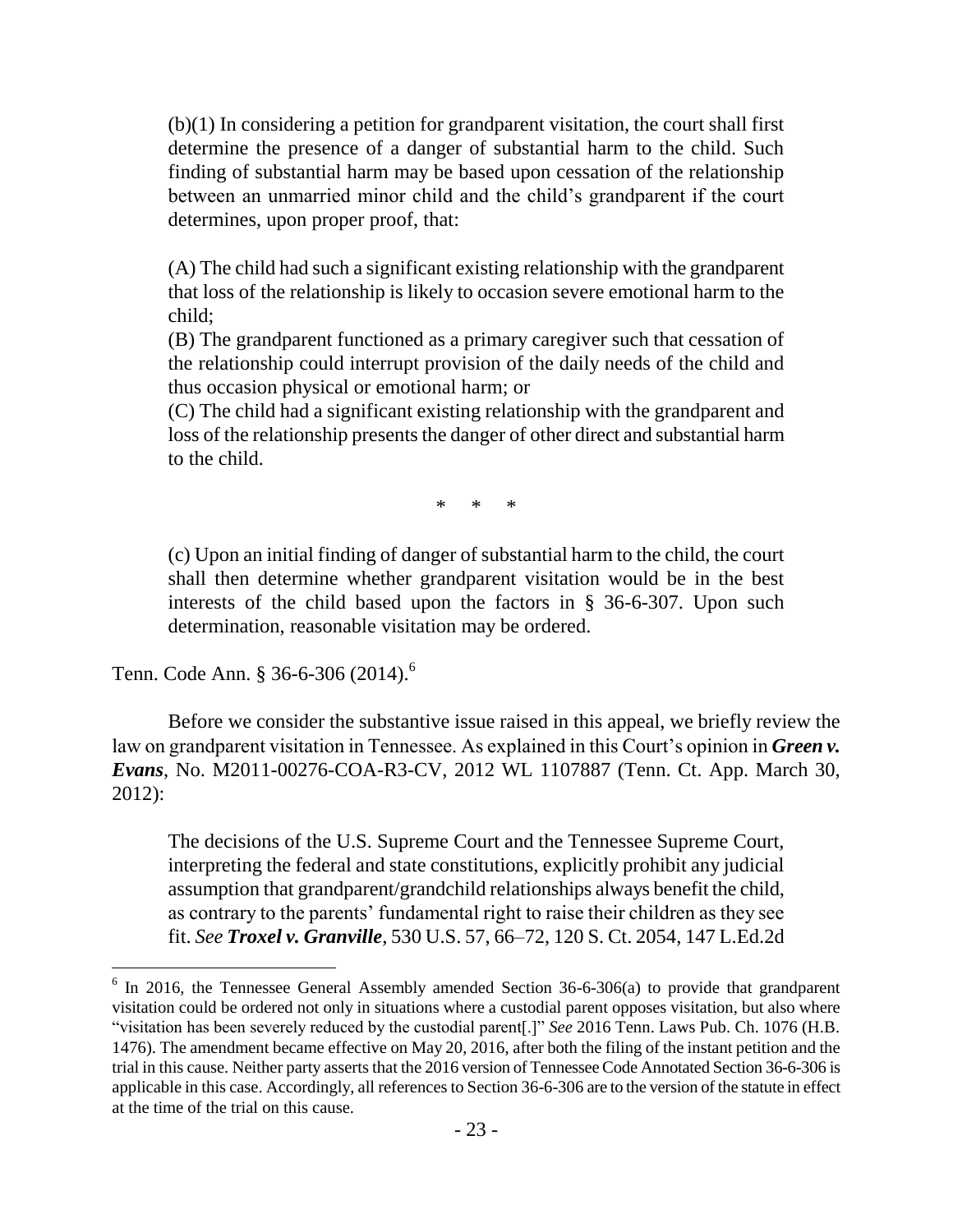49 (2000) (recognizing parents' fundamental constitutional right to make decisions on care, custody and control of children, finding trial court erred in presuming grandparent visits are in best interest of children); *Hawk v. Hawk*, 855 S.W.2d 573, 577–82 (Tenn. 1993) (recognizing parents' fundamental constitutional right, finding trial court engaged in "sentimental" commentary on grandparents and erred in "unquestioning judicial assumption" that grandparent-grandchild relationship always benefits child, basing award of grandparent visitation on that presumed benefit). To avoid such an assumption, the Tennessee constitution and Tennessee's grandparent visitation statute require a grandparent seeking visitation to prove, as a threshold requirement, that the child will be in danger of substantial harm if visitation is not ordered by the court. *Hawk*, 855 S.W.2d at 581; Tenn. Code Ann. § 36-6-306(b)(1). . . . Under *Troxel*, pursuant to the federal constitution, in all phases of a proceeding on grandparent visitation, there is a presumption that a fit parent is acting in the child's best interest, and the court must accord special weight to the parent's determinations. *Troxel*, 530 U.S. at 68, 70 (plurality opinion) ("there is a presumption that fit parents act in the best interests of their  $children."$ )  $\ldots$ 

*Green*, 2012 WL 1107887, at \*8. Thus, "[g]randparent visitation statutes must be narrowly construed in order to comport with the state and federal constitutions, because they are in derogation of the parents' fundamental constitutional rights." Spears v. Weatherall, 385 S.W.3d 547, 550 (Tenn. Ct. App. 2012).

Here, it does not appear that Father is contesting the fact that Grandmother has standing under Section 36-6-306(a)(1) to request grandparent visitation or that cessation of the relationship between Grandmother and the child could cause the child substantial harm. Instead, Father asserts that a condition precedent to a court order of grandparent visitation, that the custodial parent opposes the visitation, is not present in this case. As we recently explained in *Manning v. Manning*, 474 S.W.3d 252 (Tenn. Ct. App. 2015):

In order to protect parents' fundamental right to the care and custody of their children, Tennessee Code Annotated Section 36-6-306 includes several procedural hurdles that must be met before petitioning grandparents may be awarded visitation under the statute, the first of which is whether "such grandparent visitation is opposed by the custodial parent."

*Id.* at 257 (quoting Tenn. Code Ann. § 36-6-306(a)). The Tennessee Supreme Court has indicated that this hurdle is not only statutorily required, but necessary to ensure that the grandparent visitation scheme comports with a parent's constitutional rights: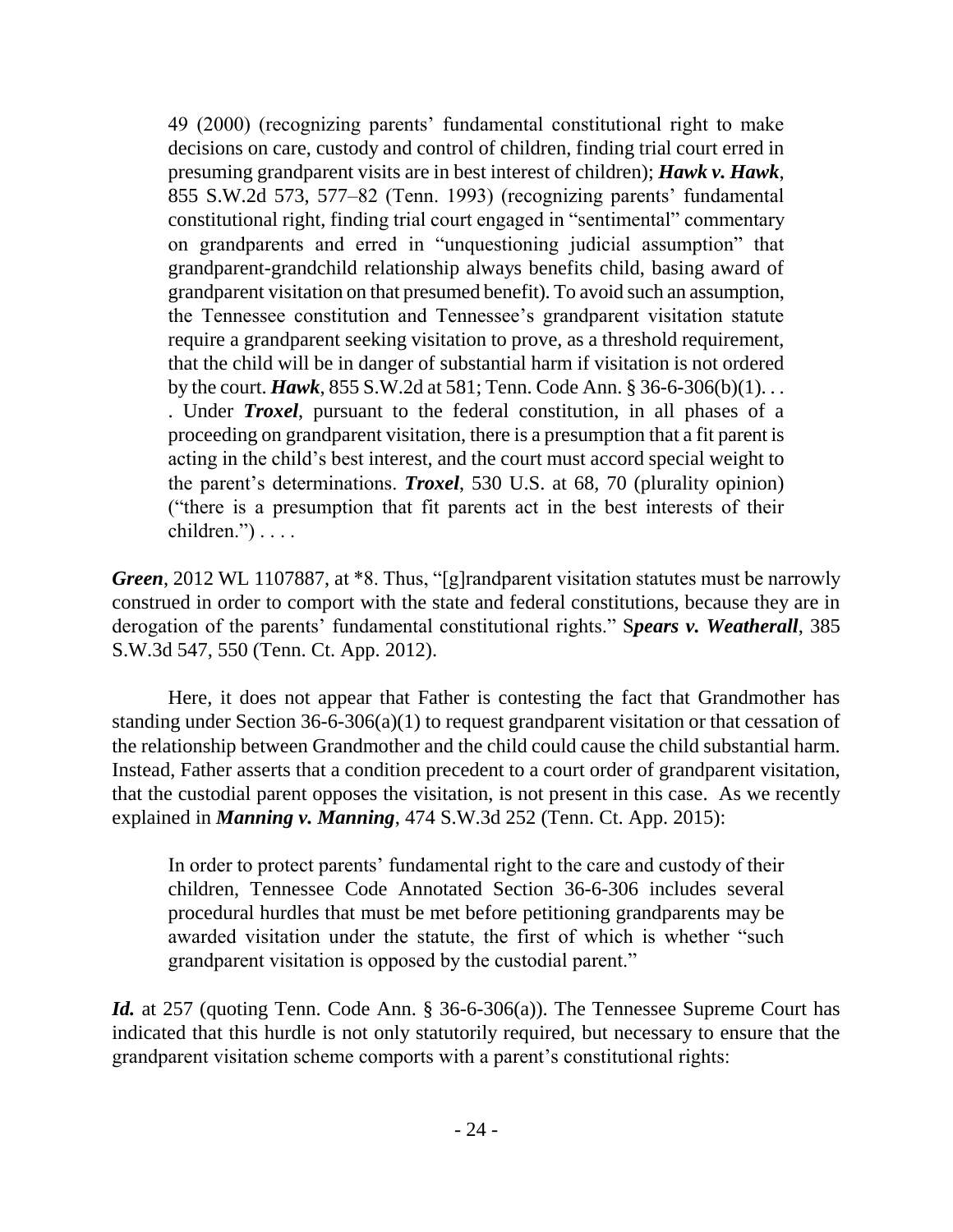Allowing a grandparent to procure visitation without first requiring a showing of harm to the child if such visitation is denied not only violates section 36-6- 306(b)(1) which specifically requires such a showing, it also constitutes an infringement on the fundamental rights of parents to raise their children as they see fit.

*Smallwood v. Mann*, 205 S.W.3d 358, 363 (Tenn. 2006)). As explained by this Court in *Huls v. Alford*, No. M2008-00408-COA-R3-CV, 2008 WL 4682219 (Tenn. Ct. App. Oct. 22, 2008), there can be no danger of substantial harm unless visitation is denied by the custodial parent:

As set forth above, the very language of Tenn. Code Ann. § 36-6-306 is such that the statute is not implicated unless "visitation is opposed by the custodial parent or parents." As is clear from *Smallwood*, there cannot be "the presence of a danger of substantial harm to the child" as required by the statute unless visitation is denied. Without a denial of visitation, there simply cannot be any resulting "danger of substantial harm to the child."

*Huls*, 2008 WL 4682219, at \*8. Thus, this Court has held that petitioning grandparents "as a threshold matter" bear the burden of proving that the custodial parents opposed their visitation. *Uselton v. Walton*, No. M2012-02333-COA-R3-CV, 2013 WL 3227608, at \*12 (Tenn. Ct. App. June 21, 2013). Without this threshold finding, "the Grandparent Visitation" Statute is not even implicated[.]" *Id.* (citing *Huls*, 2008 WL 4682219, at \*8).

This Court in *Huls v. Alford* was one of the first cases to consider what evidence is required to show opposition to visitation. *See Huls*, 2008 WL 4682219, at \*8. In *Huls*, the trial court awarded petitioning grandparents very liberal visitation. This Court reversed the trial court's ruling, however, concluding that petitioning grandparents failed to meet their burden of demonstrating that the child's mother opposed visitation. In reaching its decision, the Court first emphasized that the trial court made no "specific finding that either of the [p]arents were opposed to [the] [p]etition[ing] [grandparents] having visitation with the  $[c]$ hild." *Id.* 

The Court further found that mother's decision to impose limitations on the petitioning grandparents' visitation did not amount to a denial of visitation. *Id.* Specifically, in *Huls*, the petitioning grandparents frequently requested overnight visitation with the child on weekends. When the child's mother indicated that she would permit the day-time visitation so long as mother's boyfriend could be present, the petitioning grandparents declined to exercise visitation. *Id.* at \*3. The Court of Appeals concluded that imposing limitations and conditions on once liberal visitation does not necessarily support a finding that a custodial parent opposed visitation. Instead, the Court explained: "The term 'opposed' includes situations both where visitation is denied totally and where visitation is technically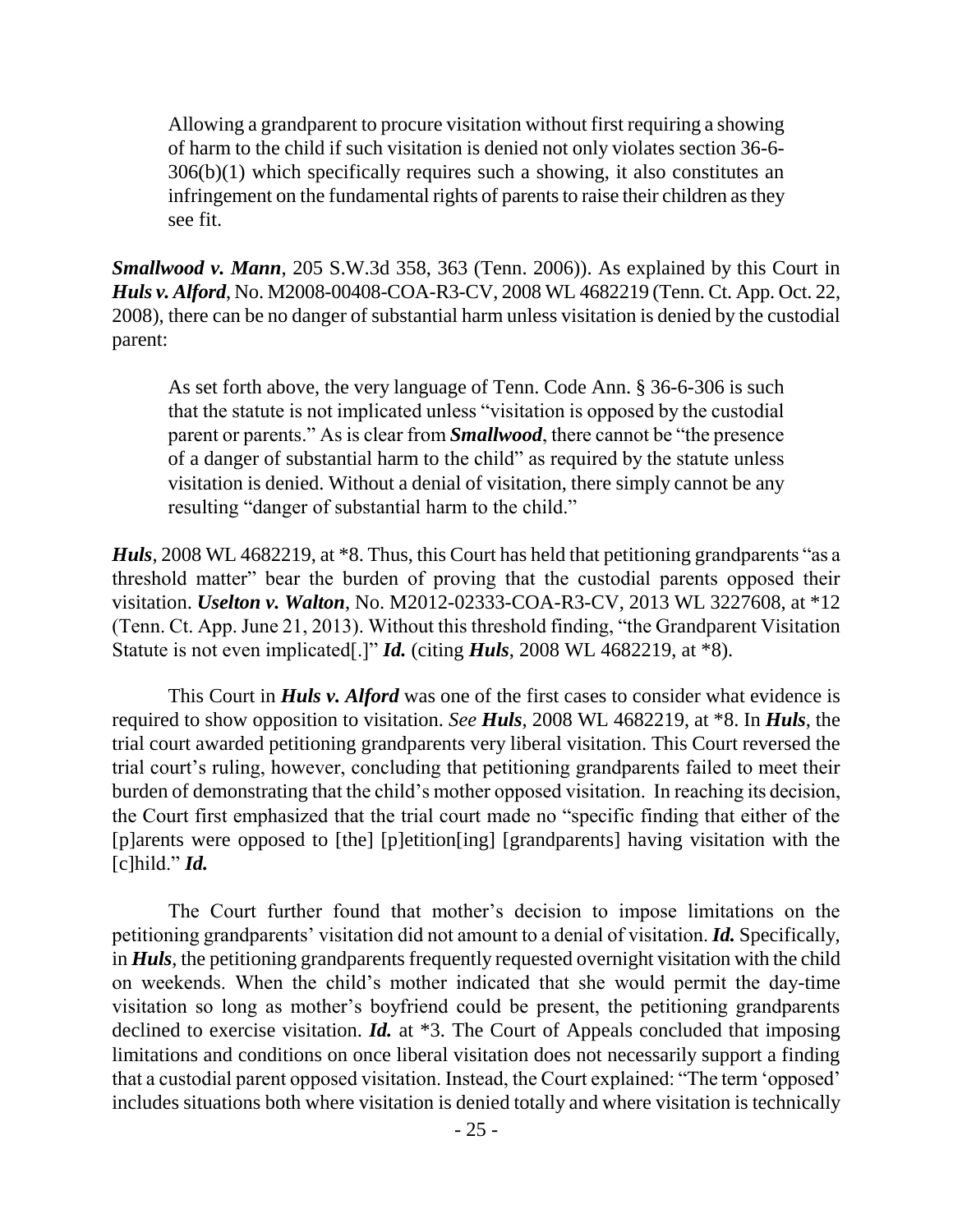not opposed, but where the frequency and/or conditions imposed by the parents on the visitation are such that it equates to a denial of visitation." **Huls**, 2008 WL 4682219, at \*8. Consequently, a finding that the custodial parents "did not allow  $[p]$ etition $[p]$ [grandparents] visitation whenever they requested it" simply does not "amount to a finding that visitation was opposed[.]" *Id.* As the Court explained: "While the [t]rial [c]ourt did point out that [m]other did not allow [the] [p]etition[ing] [grandparents] visitation whenever they requested it, this does not amount to a finding that visitation was opposed or that [p]arents have attempted to sever the relationship between [the] [p]etition[ing] [grandparents] and the [c]hild." *Id.* As such, the Court of Appeals reversed the trial court's finding that petitioning grandparents could rely on the Grandparent Visitation Statute.

In a similar case, *Uselton v. Walton*, the Court of Appeals also reversed a trial court's finding that the Grandparent Visitation Statute had been triggered, instead concluding that the evidence showed that the child's custodial parent did not oppose visitation by the petitioning grandparents. *Uselton*, 2013 WL 3227608, at \*7–13. In *Uselton*, the child's mother reduced petitioning grandparents' visitation, which had previously been "a few times" during the week and . . . at least one overnight visit with her on weekends" to about one weeknight visit per week and one overnight visit every other weekend. Petitioning grandparents argued that this reduction and certain other "stipulations" imposed by the child's mother amounted to a denial of visitation. *Id.* at \*13.

The trial court found that "there was circumstantial evidence to establish that there was some opposition to visitation." *Id.* at \*7. The Court of Appeals reversed, concluding that evidence that grandparents were allowed somewhat less visitation with the child was insufficient to show opposition to visitation. *Id.* at \*13. The Court of Appeals further concluded that the custodial parent's motivation for a decrease in visitation was not a particularly relevant consideration, as "the State, in the form of the trial judge, must resist the urge to become 'super-parent;'... because the Due Process Clause does not permit a State to infringe on the fundamental right of parents to make childrearing decisions simply because a state judge believes a better decision could be made." *Id.* at \*13 n.12 (citing *Troxel v. Granville*, 530 U.S. 57, 72–73, 120 S. Ct. 2054, 147 L. Ed. 2d 49 (2000)).

It is important to note another issue that was raised in *Uselton*: whether the court was allowed to consider opposition to visitation that occurred after the grandparent visitation petition was filed. In *Uselton*, there was some evidence presented at trial that the child's mother indicated that she would no longer allow visitation after an incident that occurred after the filing of the grandparent visitation petition. *See Uselton*, 2013 WL 3227608, at \*13. The majority Opinion held, however, that any opposition that may have occurred after the filing of the petition was not relevant. *Id.* Judge Highers filed a dissenting Opinion in *Uselton* on this issue, stating that in his view of the Grandparent Visitation Statute, the trial court was entitled to consider both pre-petition and post-petition facts concerning the custodial parent's opposition to the visitation. *See Uselton*, 2013 WL 3227608, at \*17–20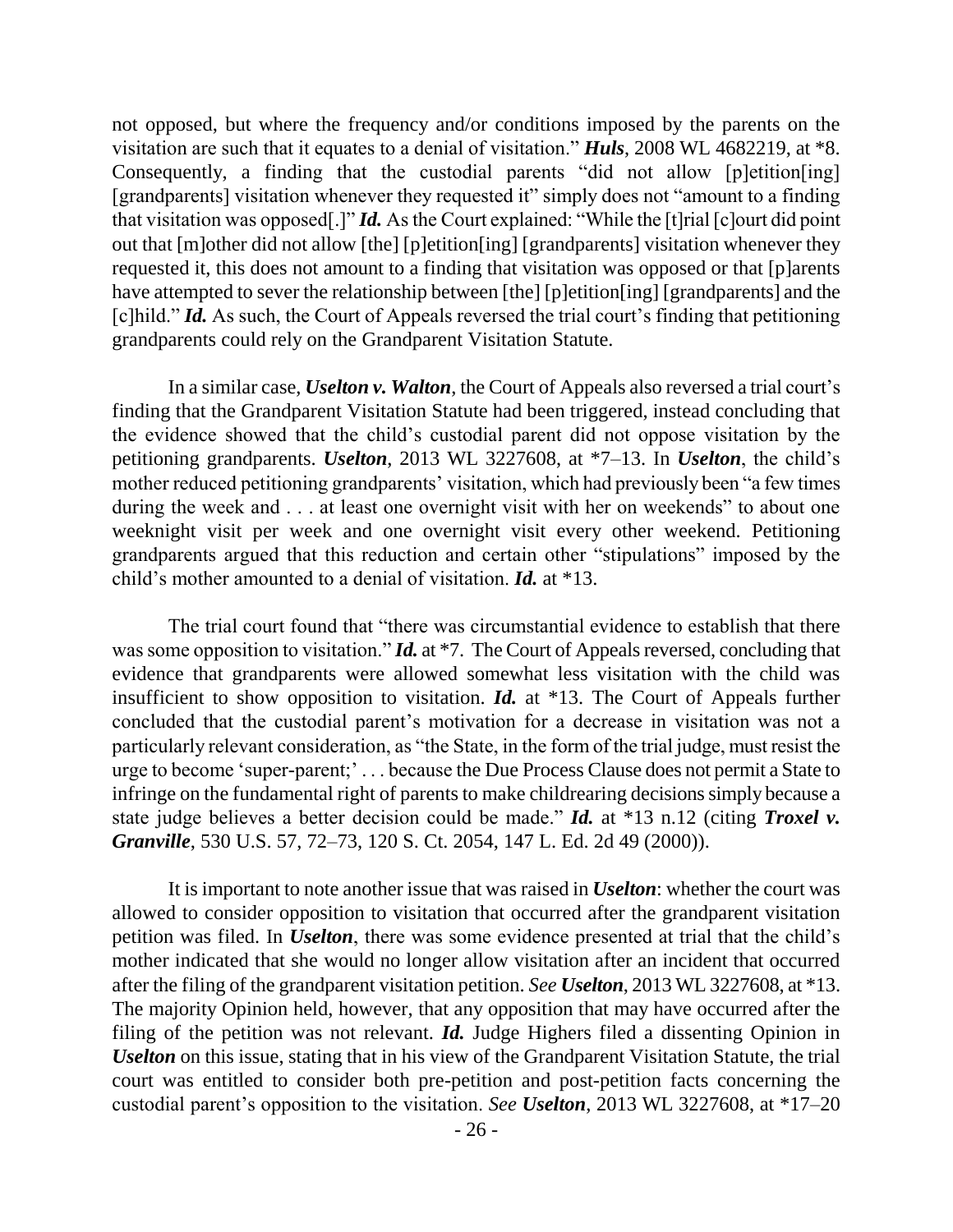(Highers, J., dissenting) ("Nothing is gained in this case by distinguishing opposition that occurred before the petition was filed and opposition that occurred within three to four days after the petition was filed.").

Unlike in *Huls*, the trial court in this case made detailed findings of fact and conclusions of law on the issue of Father's opposition to Grandmother's visitation. As the trial court explained:

30. Father's primary defense to the grandparent visitation claim is that he has not, and would not, prohibit [Grandmother] from exercising visitation. . . .

31. Although the [c]ourt finds that . . . [F]ather has allowed visitation between [the child] and [Grandmother] while this litigation was pending, that visitation occurred after proceedings were initiated in juvenile court or in this court in which [Grandmother] requested such visitation. It appears that while [Father] has indeed allowed and on occasion even suggested visitation, the [c]ourt is doubtful of [Father's] willingness to allow visitation in the future except on his terms and other conditions that he would impose.

32. The Court finds that the circumstances and animosity between the parties would make it difficult, if not impossible, for them to coordinate reasonable visitation . . . absent a court order.

Grandmother filed the instant grandparent visitation petition on February 12, 2013. There is no dispute that Mother and Father allowed Grandmother considerable visitation while Mother was alive. Pursuant to the rule set forth in *Uselton*, the only relevant period in this case is therefore the time between Mother's death on July 19, 2012 and the time that Grandmother filed her grandparent visitation petition. *See Uselton*, 2013 WL 3227608, at \*13 (holding that opposition to visitation that occurs after the filing of the grandparent visitation statute is irrelevant).

Regardless of the trial court's belief that Father could be unlikely to facilitate visitation between Grandmother and the child in the future, there is simply no evidence in the record that Father opposed visitation during the relevant period. From our review, it appears that even after Grandmother filed a dependency and neglect action against Father three days after Mother's death, making serious allegations against Father, $\frac{7}{1}$  Father still entered into an agreed order with Grandmother allowing her extremely liberal visitation. This order essentially allowed Grandmother to spend time with the child on an equal basis with Father. Nothing in the record suggests that Father in any way refused to comply with his agreement until he filed his petition for a writ of certiorari. Indeed, Father only sought review of the

 $7$  We note that most of the allegations against Father contained in the dependency and neglect petition were not substantiated by any evidence whatsoever in the trial on this cause.